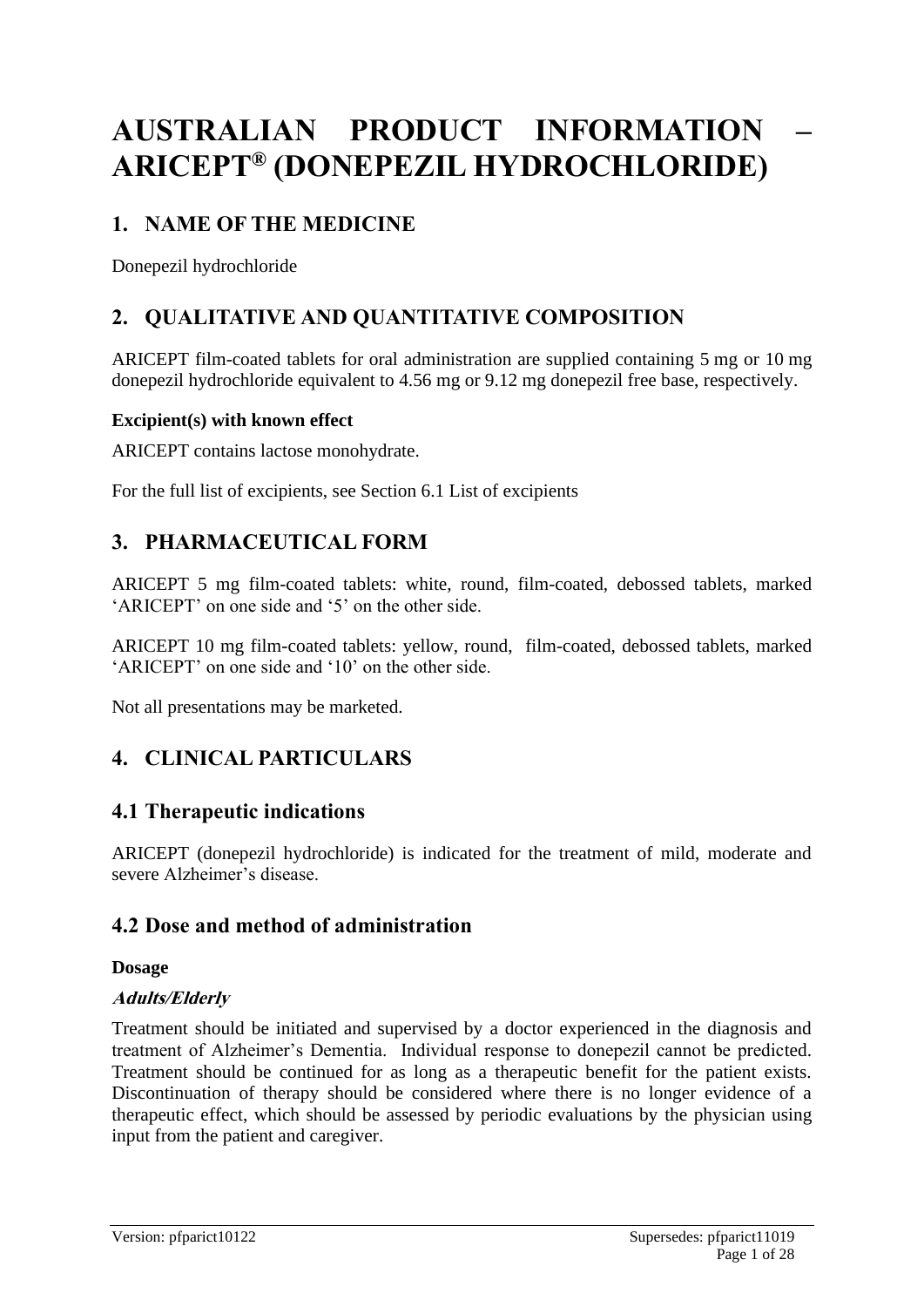The dosages of ARICEPT shown to be effective in controlled clinical trials are 5 mg and 10 mg administered once daily. Although there is no statistically significant evidence that a greater treatment effect is obtained from the use of the 10 mg dose, there is a suggestion, based on analysis of group data that some additional benefits may accrue to some patients from the use of the higher dose.

Treatment is initiated at 5 mg/day (once-a-day dosing). ARICEPT tablets should be taken orally, in the evening, just prior to retiring. ARICEPT can be taken with or without food.

The 5 mg/day dose should be maintained for at least one month in order to allow the earliest clinical responses to treatment to be assessed and to allow steady-state concentrations of donepezil hydrochloride to be achieved. Following a one-month clinical assessment of treatment at 5 mg/day, the dose of ARICEPT can be increased to 10 mg/day (once-a-day dosing).

The maximum recommended daily dose is 10 mg. Doses greater than 10 mg/day have not been studied in clinical trials.

Upon discontinuation of treatment, a gradual abatement of the beneficial effects of ARICEPT is seen. There is no evidence of a rebound effect after abrupt discontinuation of therapy.

#### **Dosage adjustment**

### **Use in Renal & Hepatic Impairment**

A similar dose schedule can be followed for patients with renal or hepatic impairment as clearance of donepezil hydrochloride is not significantly affected by these conditions.

# **4.3 Contraindications**

ARICEPT is contraindicated in patients with a known hypersensitivity to donepezil hydrochloride, piperidine derivatives, or to any excipients used in the formulation.

# **4.4 Special warnings and precautions for use**

#### **Anaesthesia**

Donepezil, as a cholinesterase inhibitor, is likely to exaggerate succinylcholine-type muscle relaxation during anaesthesia.

### **Cardiovascular Conditions**

Because of their pharmacological action, cholinesterase inhibitors may have vagotonic effects on heart rate (e.g. bradycardia). The potential for this action may be particularly important to patients with 'sick sinus syndrome' or other supraventricular cardiac conduction conditions, such as sinoatrial or atrioventricular block. In the severe Alzheimer's disease studies, mild to moderate bradycardia was reported (see Section 4.8 Adverse effects (undesirable effects)).

There have been post-marketing reports of cardiac conduction conditions including atrioventricular block, QTc interval prolongation and Torsade de Pointes (see Section 4.5 Interactions with other medicines and other forms of interactions and Section 4.8 Adverse effects (undesirable effects)). Caution is advised in patients with pre-existing or family history of QTc prolongation, in patients being treated with drugs affecting the QTc interval, or in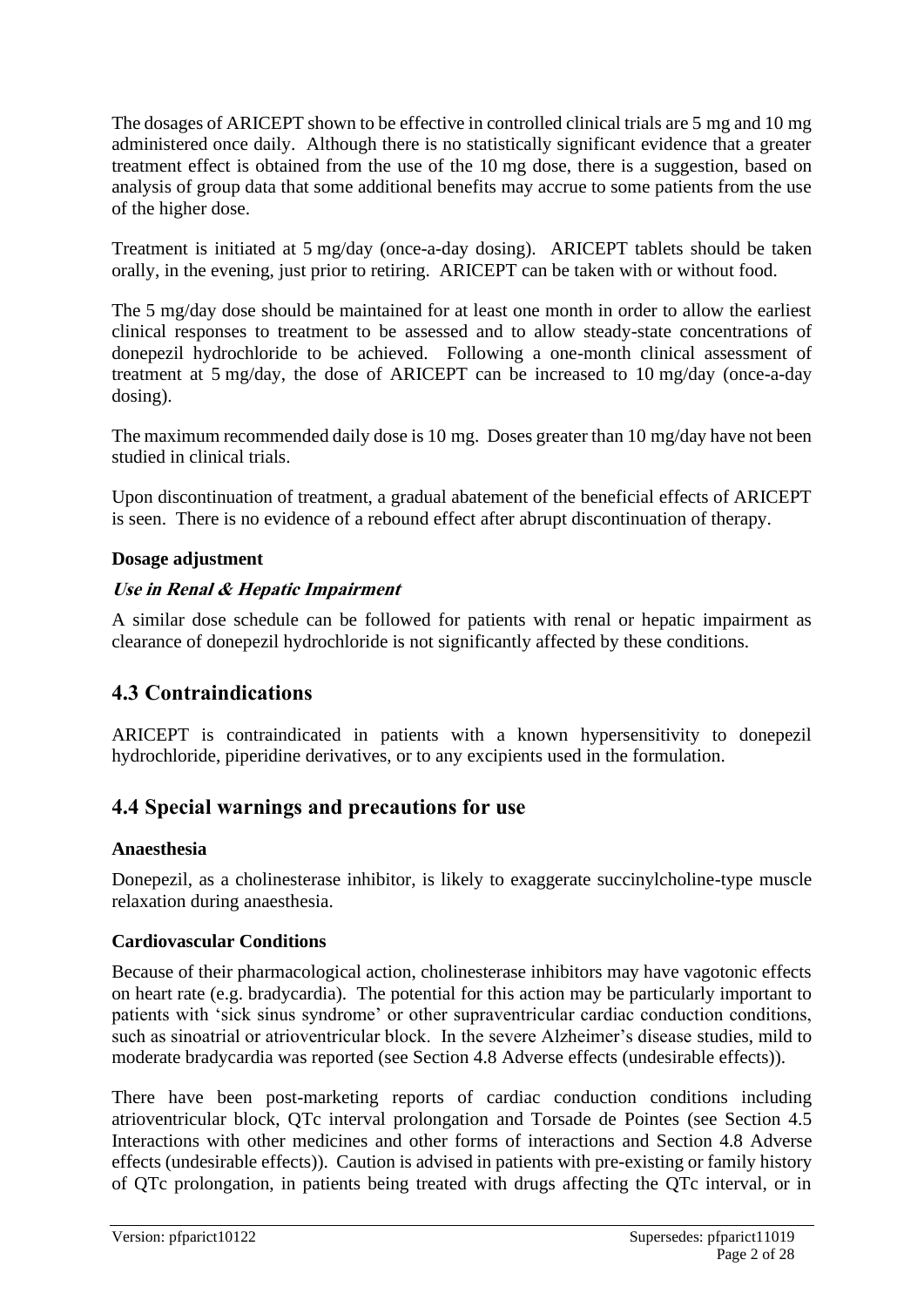patients with relevant pre-existing cardiac disease (e.g. uncompensated heart failure, recent myocardial infarction, bradyarrhythmias), or electrolyte disturbances (hypokalaemia, hypomagnesaemia). Clinical monitoring (ECG) may be required.

### **Gastrointestinal Conditions**

Through their primary action, cholinesterase inhibitors may be expected to increase gastric acid secretion due to increased cholinergic activity. Therefore, patients at increased risk of developing ulcers, e.g. those with a history of ulcer disease or those receiving concurrent nonsteroidal anti-inflammatory drugs (NSAIDs), should be monitored closely for symptoms of active or occult gastrointestinal bleeding. However, the clinical studies with ARICEPT showed no increase, relative to placebo, in the incidence of either peptic ulcer disease or gastrointestinal bleeding.

Donepezil hydrochloride, as a predictable consequence of its pharmacological properties, has been shown to produce diarrhoea, nausea and vomiting. Patients should be observed closely at the initiation of treatment and after dose increases.

### **Neurological Conditions**

### **Seizures**

Cholinomimetics are believed to have some potential to cause generalised convulsions. However, seizure activity may also be a manifestation of Alzheimer's disease. Cholinomimetics have the potential to exacerbate or induce extrapyramidal symptoms.

### **Neuroleptic Malignant Syndrome (NMS)**

NMS has been reported to occur very rarely in patients treated with donepezil, with or without concomitant antipsychotic medication. NMS is a potentially life-threatening condition characterised by hyperthermia, muscle rigidity, autonomic instability, altered consciousness and elevated serum creatine phosphokinase levels; additional signs may include myoglobinuria (rhabdomyolysis) and acute renal failure.

If a patient develops signs and symptoms indicative of NMS, or presents with unexplained high fever without additional clinical manifestations of NMS, treatment should be discontinued immediately.

### **Pulmonary Conditions**

Because of their cholinomimetic actions, cholinesterase inhibitors should be prescribed with care to patients with a history of asthma or obstructive pulmonary disease.

The administration of donepezil hydrochloride concomitantly with other inhibitors of acetylcholinesterase, agonists or antagonists of the cholinergic system should be avoided.

### **Aggressive Behaviour**

In patients with severe Alzheimer's disease, ARICEPT should be used with caution in patients at risk of aggression (see Section 4.8 Adverse effects (undesirable effects) - Severe Alzheimer's Disease).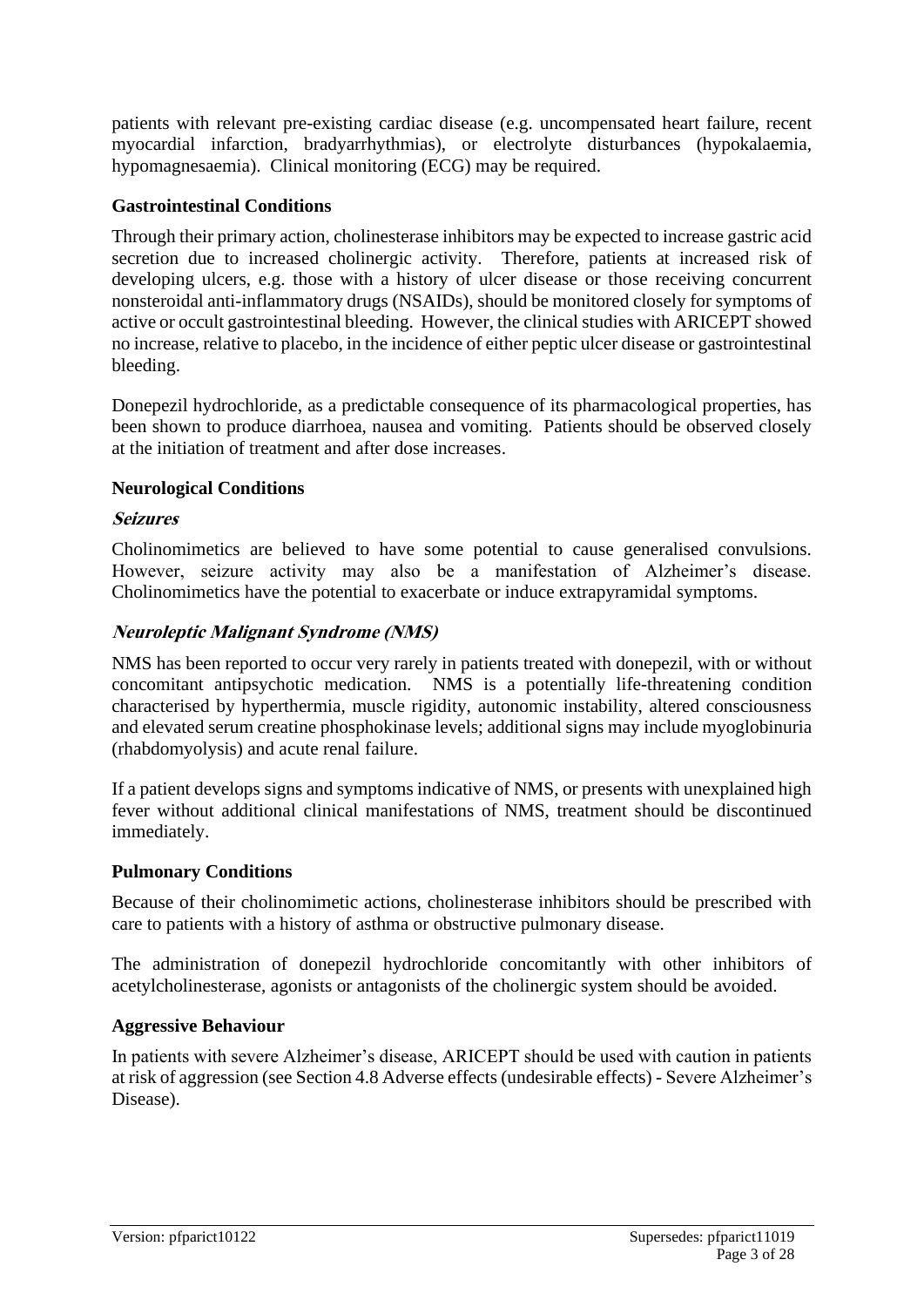#### **Mortality in Subjects with Vascular Dementia**

Three clinical trials of 6 months duration were conducted studying individuals meeting the NINDS AIREN criteria for probable or possible vascular dementia (VaD) and excluding patients with a diagnosis of Alzheimer's disease. In the first study, the mortality rates were 2/198 (1.0%) on ARICEPT 5 mg, 5/206 (2.4%) on ARICEPT 10 mg and 7/199 (3.5%) on placebo. In the second study, the mortality rates were 4/208 (1.9%) on ARICEPT 5 mg, 3/215 (1.4%) on ARICEPT 10 mg and 1/193 (0.5%) on placebo. In the third study, the mortality rates were 11/648 (1.7%) on ARICEPT 5 mg and 0/326 (0%) on placebo (p<0.02). The mortality rate for the three VaD studies combined in the ARICEPT group (1.7%) was numerically higher than in the placebo group (1.1%); however, this difference was not statistically significant. The majority of deaths in patients taking either ARICEPT or placebo appear to result from various vascular related causes which could be expected in this elderly population with underlying vascular disease. An analysis of all serious non fatal and fatal vascular events showed no difference in the rate of occurrence in the ARICEPT group relative to placebo.

When Alzheimer's disease studies were pooled (n=4146), the mortality rate in the placebo group numerically exceeded that in the ARICEPT group. There is no evidence of an increased risk of mortality in the current approved indication of mild to moderately severe Alzheimer's disease.

### **Use in the elderly**

See Section 4.4 Special warning and precautions for use - Mortality in Subjects with Vascular Dementia.

### **Paediatric use**

ARICEPT is not recommended for use in children.

### **Effects on laboratory tests**

No notable abnormalities in laboratory values associated with treatment were observed except for minor increases in serum concentrations of creatine kinase.

### **4.5 Interactions with other medicines and other forms of interactions**

#### **Drugs Highly Bound to Plasma Proteins**

Drug displacement studies have been performed *in vitro* between this highly bound drug (96%) and other drugs such as frusemide, digoxin, and warfarin. ARICEPT at concentrations of 0.3-10  $\mu$ g/mL did not affect the binding of frusemide (5  $\mu$ g/mL), digoxin (2 ng/mL) and warfarin (3 µg/mL) to human albumin. Similarly, the binding of ARICEPT to human albumin was not affected by frusemide, digoxin and warfarin.

### **Drug-drug Interactions**

Cases of QTc interval prolongation and Torsade de Pointes have been reported for donepezil (see Section 4.4 Special warnings and precautions for use and Section 4.8 Adverse effects (undesirable effects)). Caution is advised when donepezil is used in combination with other medicinal products known to prolong the QTc interval and clinical monitoring may be required. Examples include:

• Class IA antiarrhythmics (e.g. disopyramide)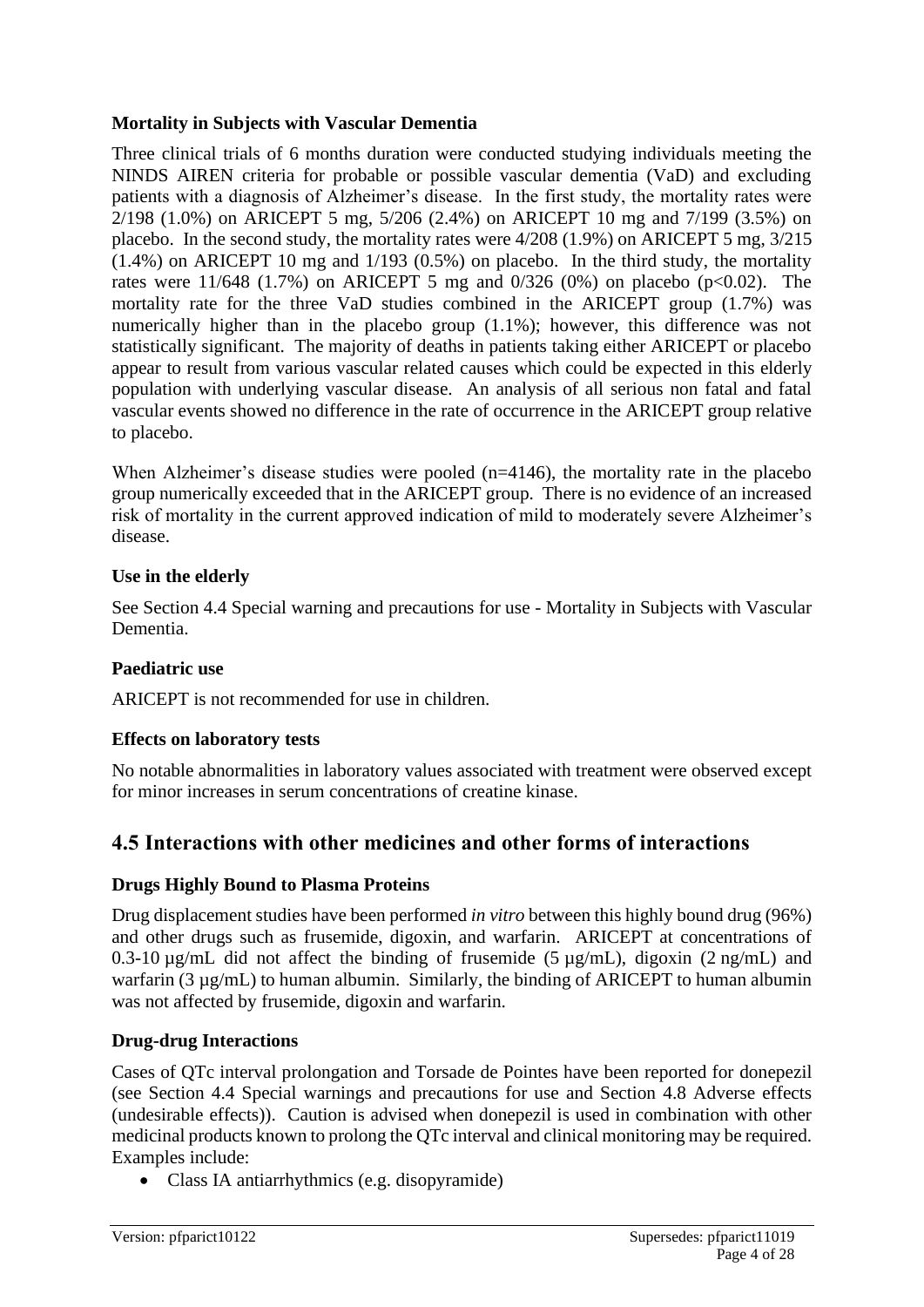- Class III antiarrhythmics (e.g. amiodarone, sotalol)
- Certain antidepressants (e.g. citalopram, escitalopram, amitriptyline)
- Other antipsychotics (e.g. phenothiazine derivatives, pimozide, ziprasidone)
- Certain antibiotics (e.g. clarithromycin, erythromycin, moxifloxacin).

### **Effects of ARICEPT on Other Medicines**

No *in vivo* clinical trials have investigated the effect of ARICEPT on the clearance of drugs metabolised by CYP 3A4 (e.g. cisapride, terfenadine) or by CYP 2D6 (e.g. imipramine). However, *in vitro* studies show a low rate of binding to these enzymes (mean K<sub>i</sub> about 50-130 µM), that, given the therapeutic plasma concentrations of donepezil (164 nM), indicates little likelihood of interference.

Whether ARICEPT has any potential for enzyme induction is not known.

Formal pharmacokinetic studies evaluated the potential of ARICEPT for interaction with theophylline, cimetidine, warfarin and digoxin. No significant effects on the pharmacokinetics of these drugs were observed.

### **Effects of Other Medicines on ARICEPT**

Ketoconazole and quinidine, inhibitors of CYP450, 3A4 and 2D6, respectively, inhibit donepezil metabolism *in vitro*. Whether there is a clinical effect of these inhibitors is not known. In a study in healthy volunteers, ketaconazole increased mean donepezil concentrations by about 30%. Inducers of CYP 2D6 and CYP 3A4 (e.g., phenytoin, carbamazepine, dexamethasone, rifampicin, and phenobarbital) could increase the rate of elimination of ARICEPT.

Formal pharmacokinetic studies demonstrated that the metabolism of ARICEPT is not significantly affected by concurrent administration of digoxin or cimetidine.

Donepezil has the potential to interfere with medications having anticholinergic activity. There is also the potential for synergistic activity with concomitant treatment involving medications such as succinylcholine, other neuro-muscular blocking agents or cholinergic agonists or beta-blocking agents which have effects on cardiac conduction.

# **4.6 Fertility, pregnancy and lactation**

### **Effects on fertility**

Donepezil had no effect on fertility in rats at oral doses up to 10 mg/kg/day (a tissue exposure equivalent to approximately twice that in humans at the maximum recommended clinical dose of 10 mg/day) in male and female rats based on AUC.

### **Use in pregnancy – Pregnancy Category B3**

Teratology studies conducted in pregnant rats at oral doses up to 16 mg/kg/day and in pregnant rabbits at doses up to 10 mg/kg/day did not disclose any evidence for a teratogenic potential of donepezil. In rats this dose resulted in a systemic drug exposure in excess of human values. However, in rabbits the extent of systemic drug exposure is not known. Treatment of pregnant rats from late gestation to the end of lactation with an oral donepezil dose of 10 mg/kg/day resulted in a slight increase in incidence of stillborn pups, and slightly reduced pup survival through day 4 postpartum.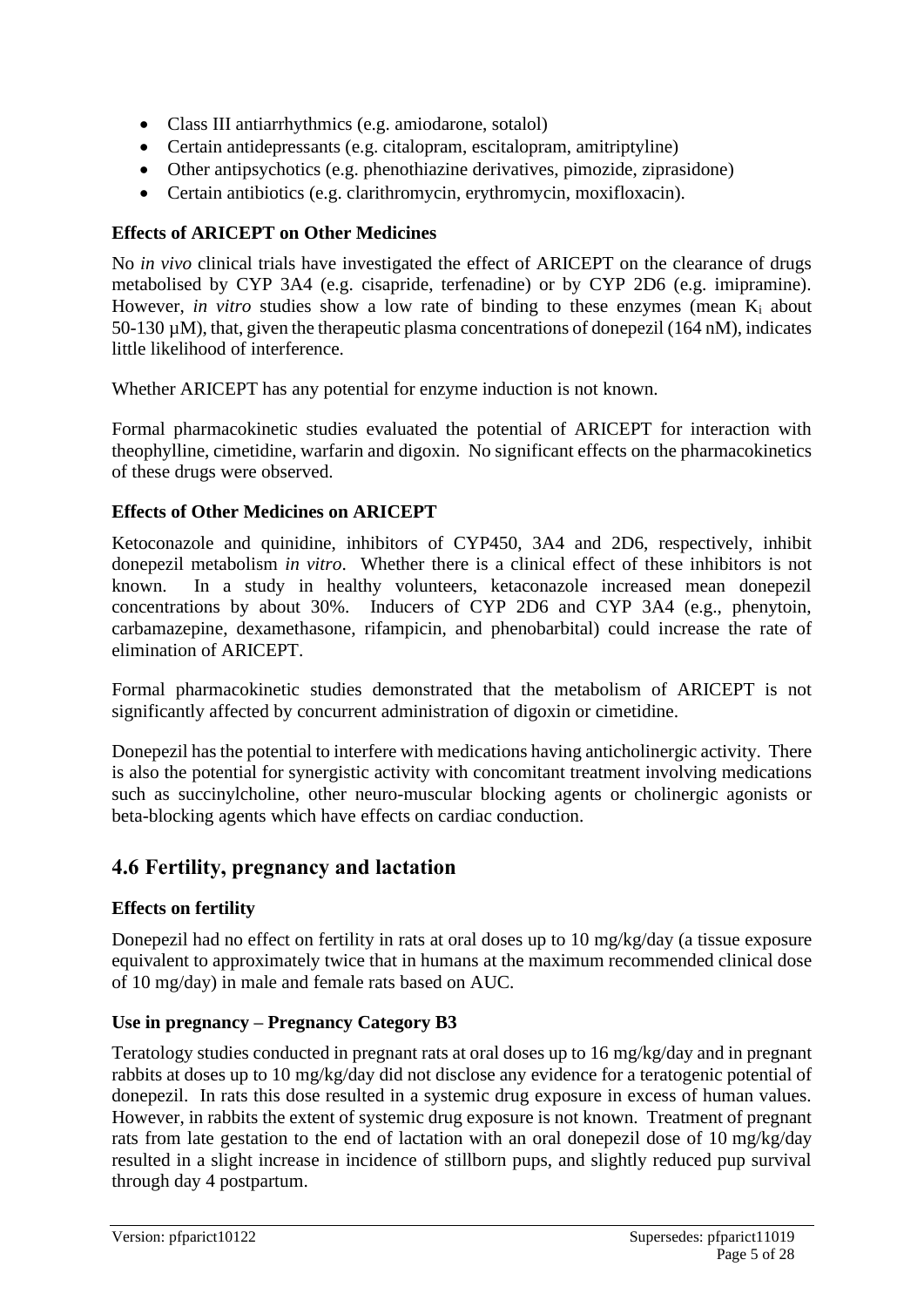There are no adequate or well-controlled studies in pregnant women. Donepezil hydrochloride should be used in pregnancy only if the potential benefit justifies the potential risk to the foetus.

#### **Use in lactation**

It is not known whether donepezil hydrochloride is excreted in human breast milk and there are no studies in lactating women. Excretion of donepezil and/or its metabolites into milk occurred after oral treatment of nursing rats, with milk concentrations similar to those in plasma. Therefore, women on donepezil should not breast feed.

# **4.7 Effects on ability to drive and use machines**

Alzheimer's dementia may cause impairment of driving performance or compromise the ability to use machinery. Furthermore, donepezil can cause fatigue, dizziness and muscle cramps, mainly when initiating or increasing the dose. The ability of Alzheimer patients on donepezil to continue driving or operating complex machinery should be routinely evaluated by the treating physician.

# **4.8 Adverse effects (undesirable effects)**

Most adverse events are mild in severity and transient in nature. The most common (incidence ≥5% and twice the frequency of placebo) were diarrhoea, muscle cramps, fatigue, nausea, vomiting and insomnia.

Other common adverse events (incidence ≥5% and ≥placebo) were headache, pain, accident, common cold, abdominal disturbance and dizziness. Cases of syncope, bradycardia, sinoatrial block and atrioventricular block were observed.

No notable abnormalities in laboratory values associated with treatment were observed except for minor increases in serum concentrations of creatine kinase.

Adverse events observed during long-term but not the short-term trials (incidence  $\geq 5\%$  and twice the frequency of placebo) included asthenia.

#### **Adverse Events Leading to Discontinuation**

The rate of discontinuation for the ARICEPT 5 mg/day treatment group was comparable to that of placebo-treated patients at approximately 5%. The rate of discontinuation of patients who received rapid dose escalations over 7 days from 5 mg/day to 10 mg/day, was higher at 13%. The most common signs and symptoms leading to discontinuation were nausea, diarrhoea and vomiting. For patients who did not discontinue, these signs and symptoms generally proved to be mild and transient, resolving in 1 to 2 days during continued use of the 10 mg/day dose. There is evidence to suggest that the frequency of these common adverse events may be affected by the rate of titration.

Adverse Events listed below were derived from the 15- and 30-week studies (see Section 5.1 Pharmacodynamic properties - Clinical trials) and a pivotal study of 14 weeks duration.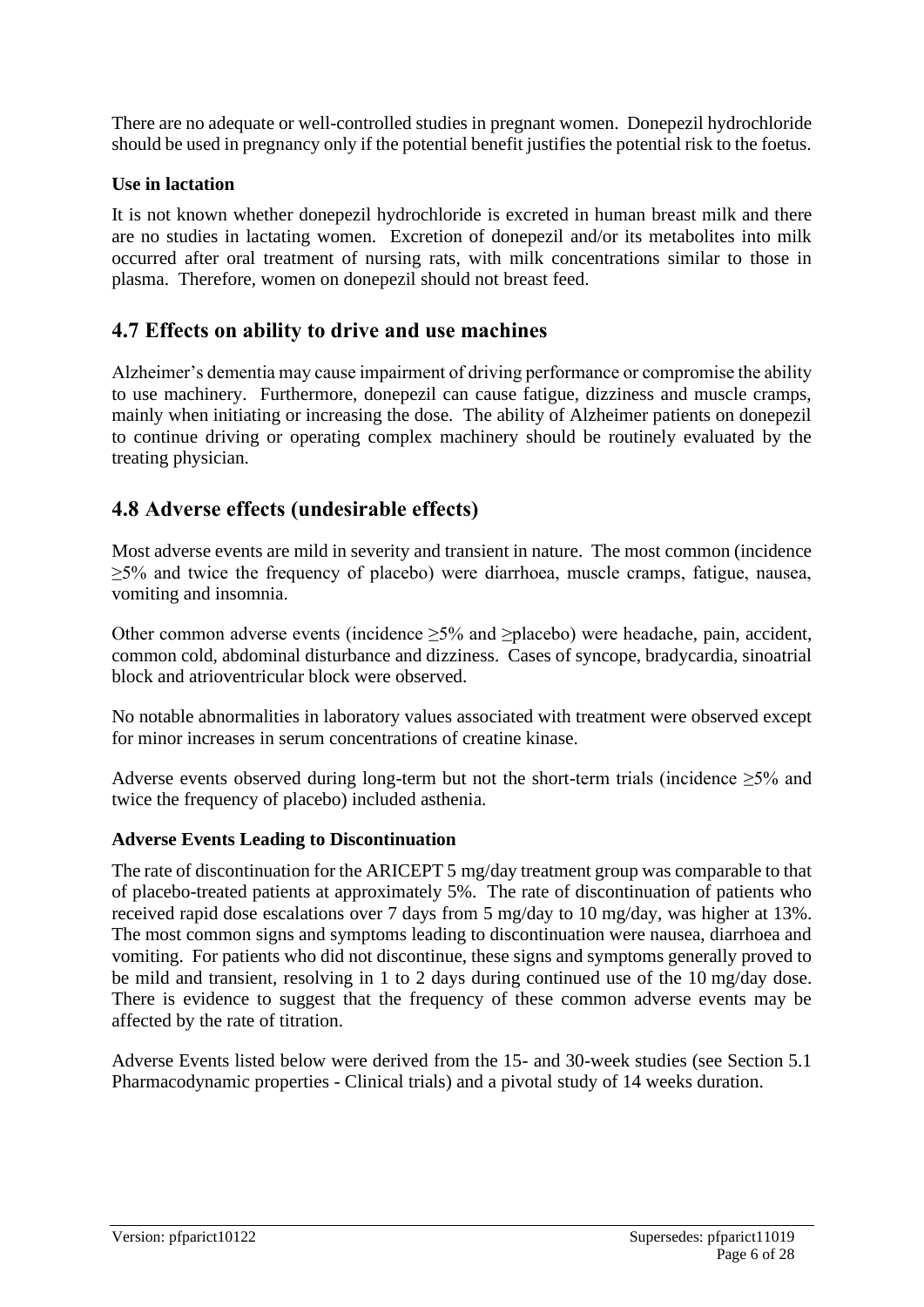|                                               | <b>ARICEPT</b><br>$(n=747)$ | <b>Placebo</b><br>$(n=355)$ |  |  |
|-----------------------------------------------|-----------------------------|-----------------------------|--|--|
| <b>Body System/Adverse Event</b>              |                             |                             |  |  |
| Percent of Patients with any adverse<br>event | 74                          | 72                          |  |  |
| <b>Body as a Whole</b>                        |                             |                             |  |  |
| Headache                                      | 10                          | 9                           |  |  |
| Pain, various locations                       | 9                           | 8                           |  |  |
| Accident                                      | 7                           | 6                           |  |  |
| Fatigue                                       | 5                           | 3                           |  |  |
| <b>Cardiovascular System</b>                  |                             |                             |  |  |
| Syncope                                       | $\overline{2}$              | $\mathbf{1}$                |  |  |
| <b>Digestive System</b>                       |                             |                             |  |  |
| Nausea                                        | 11                          | 6                           |  |  |
| Diarrhoea                                     | 10                          | 5                           |  |  |
| Vomiting                                      | 5                           | 3                           |  |  |
| Anorexia                                      | $\overline{4}$              | $\overline{2}$              |  |  |
| <b>Haematological and Lymphatic System</b>    |                             |                             |  |  |
| Ecchymosis                                    | $\overline{4}$              | 3                           |  |  |
| <b>Metabolic and Nutritional</b>              |                             |                             |  |  |
| Weight decrease                               | 3                           | $\mathbf{1}$                |  |  |
| <b>Musculoskeletal System</b>                 |                             |                             |  |  |
| <b>Muscle Cramps</b>                          | 6                           | $\overline{2}$              |  |  |
| <b>Arthritis</b>                              | $\overline{2}$              | $\mathbf{1}$                |  |  |
| <b>Nervous System</b>                         |                             |                             |  |  |
| Insomnia                                      | 9                           | 6                           |  |  |
| <b>Dizziness</b>                              | 8                           | 6                           |  |  |
| Depression                                    | 3                           | <1                          |  |  |
| <b>Abnormal Dreams</b>                        | 3                           | $\overline{0}$              |  |  |
| Somnolence                                    | $\overline{2}$              | $\leq$ 1                    |  |  |
| <b>Urogenital</b>                             |                             |                             |  |  |
| <b>Frequent Urination</b>                     | $\overline{2}$              | $\mathbf{1}$                |  |  |

### **Table 1.Adverse Events Reported in Controlled Clinical Trials In at Least 2% of Patients Receiving ARICEPT and at a Higher Frequency than Placebo-treated Patients**

#### **Other Adverse Events Observed During Clinical Trials**

Treatment emergent signs and symptoms that occurred during three controlled clinical trials were recorded as adverse events by the clinical investigators using terminology of their own choosing. All adverse events occurring at least twice and judged as possibly or definitely related to ARICEPT treatment are included, except for those already listed in Table 1. Events are classified by body system and include frequent adverse events - those occurring in at least 1/100 patients; infrequent adverse events - those occurring in 1/100 to 1/1000 patients.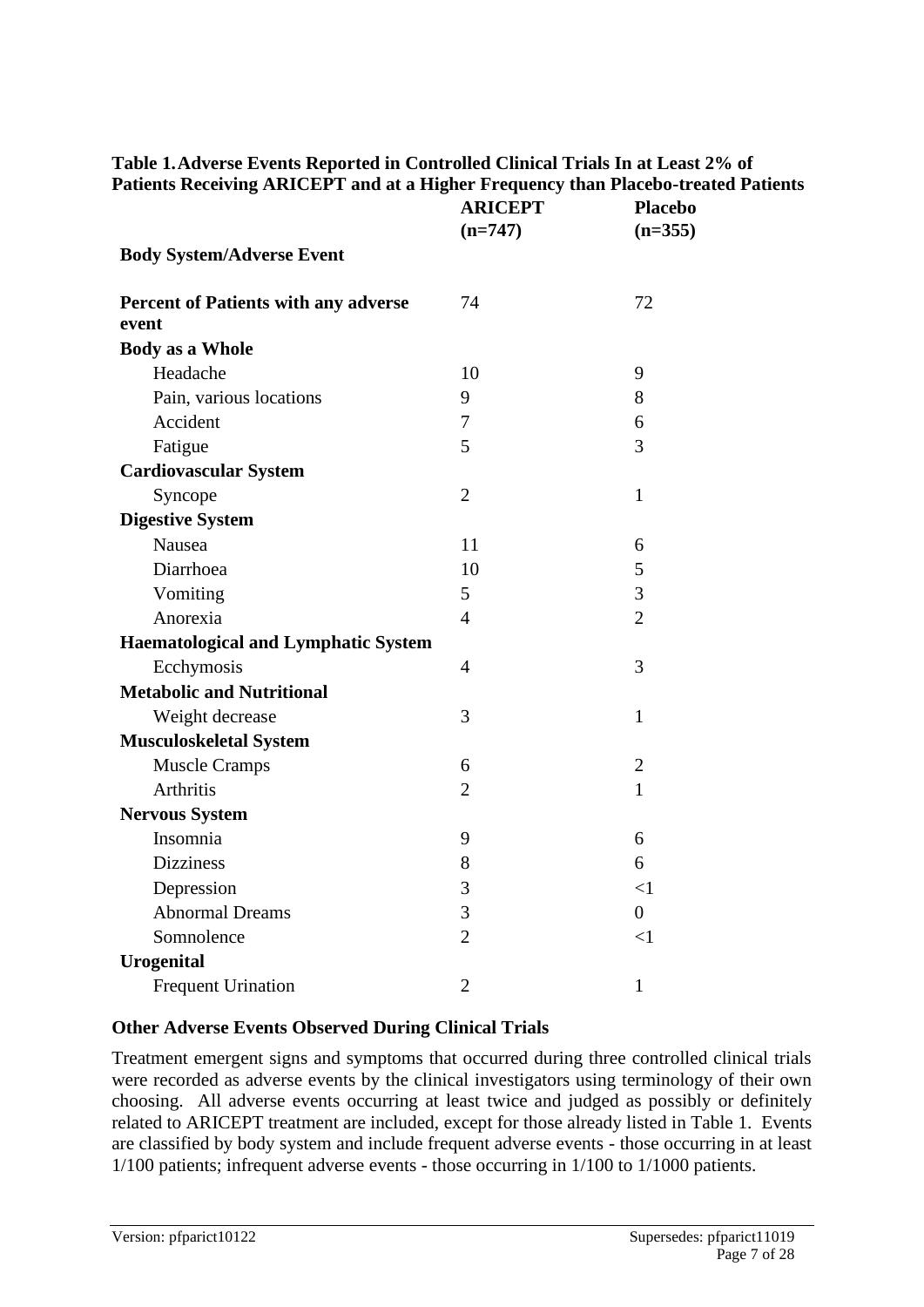**Body as a Whole:** generalised weakness, infection, influenza, assault

**Cardiovascular System:** vasodilation, hot flashes, hypotension, angina pectoris, hypertension

**Digestive System:** abdominal disturbance, constipation, faecal incontinence, bloating, stomach upset epigastric pain, eructation, gastrointestinal bleeding, increased appetite, flatulence, drooling, dry mouth, increased transaminases

**Metabolic and Nutritional Disorders:** dehydration, oedema of extremities

**Musculoskeletal System:** muscle weakness

**Nervous System:** agitation, anxiety, confusion, delusions, hallucinations, tremor, irritability, aggression, vertigo, ataxia, increased libido, restlessness, abnormal crying, aphasia, coldness (localised), muscle spasm, hypokinesia, nervousness, paraesthesia, paranoia, wandering

**Respiratory System:** rhinitis, coughing, dyspnoea

**Skin and Appendages:** rash, abrasion, diaphoresis, pruritus

**Special Senses:** cataract, ear disorder, vision blurred

**Urogenital System:** urinary incontinence, urinary tract infection, nocturia.

#### **Post-marketing experience**

There have been post-marketing reports of hallucinations, agitation, aggressive behaviour, seizure, hepatitis, gastric ulcer, duodenal ulcer, gastrointestinal haemorrhage, abdominal pain, cholecystitis, heart block, electrocardiogram QT interval prolonged, polymorphic ventricular tachycardia including Torsade de Pointes (see Section 4.4 Special warnings and precautions for use and Section 4.5 Interactions with other medicines and other forms of interactions), haemolytic anaemia, hyponatraemia, neuroleptic malignant syndrome and pancreatitis.

#### **Severe Alzheimer's Disease**

A total of 573 patients with severe Alzheimer's disease were treated in controlled clinical studies with ARICEPT. Of these patients, 441 (77%) completed the studies. The mean duration of treatment for all ARICEPT groups was 148.4 days (range 1-231 days).

The incidence profile for adverse events for severe Alzheimer's disease was similar to that of mild to moderate Alzheimer's disease.

In controlled clinical trials in severe Alzheimer's disease, the rate of discontinuation due to adverse events was 11.3% in patients treated with ARICEPT compared to 6.7% in the placebo group. No individual adverse event led to discontinuation in greater than 2% of patients. Other less common adverse events leading to discontinuation included diarrhoea, nausea, vomiting, urinary tract infection, decreased appetite, and aggression.

The most common adverse events, defined as those occurring at a frequency of at least 5% in patients and twice the placebo rate, were diarrhoea, nausea, and aggression. The incidence of aggression was increased in men, occurring in 11.2% of men who received donepezil, compared with 3.1% who received placebo. In women, aggression was seen in 2.9% of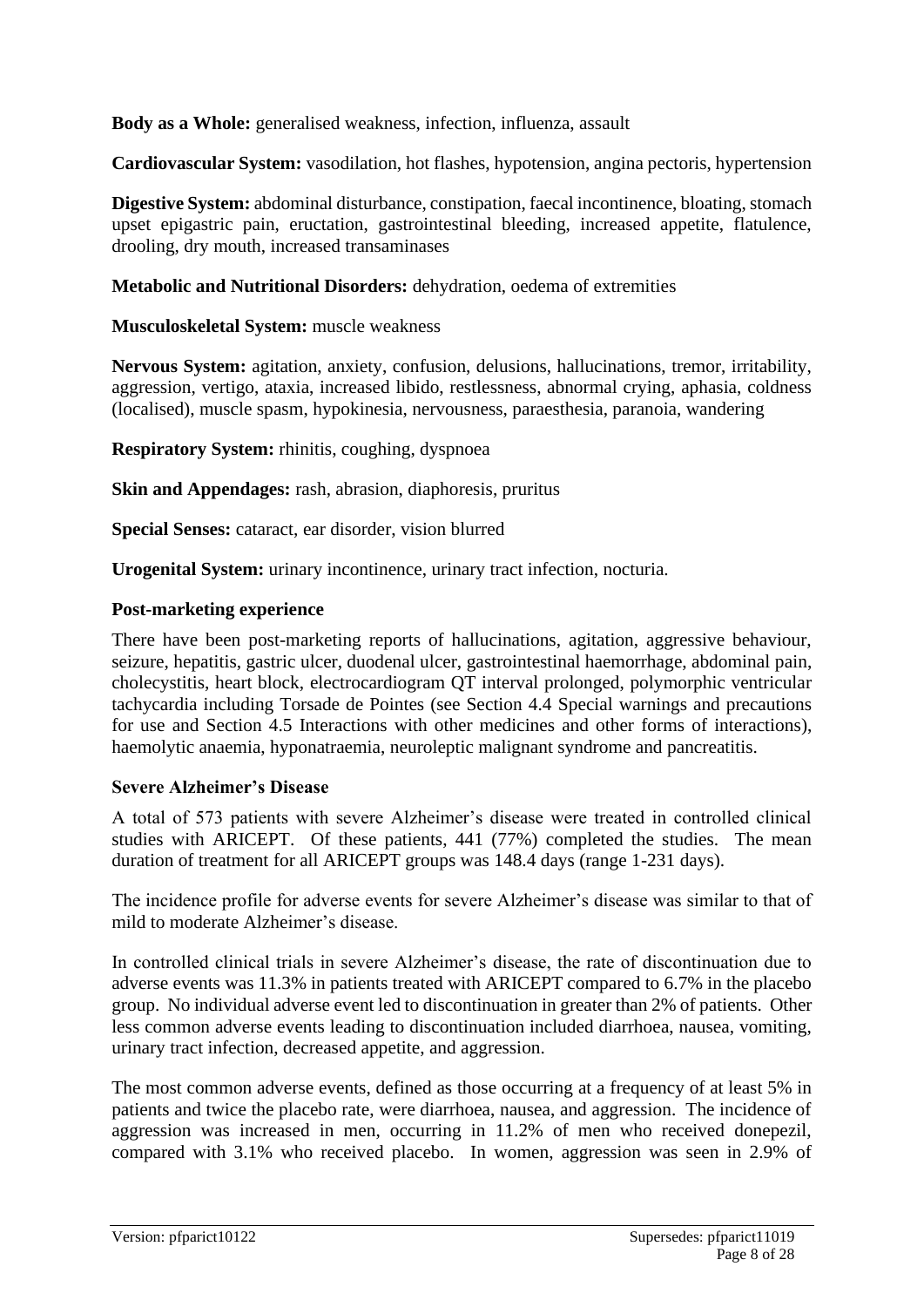donepezil patients versus 2.1% of placebo patients. Overall, the majority of adverse events were judged by the investigators to be mild or moderate in intensity.

Adverse events presented by age  $\left( \langle 75 \rangle \right)$  years and  $\geq 75$  years) and treatment are shown in Table 2. Overall, the incidence of common adverse events was similar between age groups by treatment. The incidence of falls increased with age in both treatment groups, as did the incidence of urinary tract infections and vomiting. The incidence of diarrhoea did not correlate with age, but was related to treatment. The incidence of nausea was less in the  $\geq$ 75-year age group but related to treatment.

| <b>Body System/</b>                | Patients aged <75 years |                                                | Patients aged $\geq 75$ years |                |
|------------------------------------|-------------------------|------------------------------------------------|-------------------------------|----------------|
| <b>Adverse Event</b>               | <b>ARICEPT</b>          | <b>Placebo</b>                                 | <b>ARICEPT</b>                | <b>Placebo</b> |
|                                    | $(n=158)$               | $(n=114)$                                      | $(n=415)$                     | $(n=351)$      |
| <b>Gastrointestinal disorders</b>  |                         |                                                |                               |                |
| Diarrhoea                          | 10.1                    | 3.5                                            | 10.4                          | 4.3            |
| Nausea                             | 7.0                     | 3.5                                            | 5.1                           | 2.3            |
| Vomiting                           | 5.7                     | 3.5                                            | 8.2                           | 4.0            |
| Constipation                       | 5.1                     | 3.5                                            | 4.1                           | 3.7            |
| <b>Infections and infestations</b> |                         |                                                |                               |                |
| Nasopharyngitis 10.1               |                         | 4.4                                            | 7.5                           | 6.8            |
| Urinary tract                      | 4.4                     | 4.4                                            | 9.4                           | 8.0            |
| infection                          |                         |                                                |                               |                |
|                                    |                         | Injury, poisoning and procedural complications |                               |                |
| Fall                               | 8.9                     | 5.3                                            | 10.6                          | 10.0           |
| <b>Nervous system disorders</b>    |                         |                                                |                               |                |
| Headache                           | 7.0                     | 5.3                                            | 4.3                           | 2.3            |
| <b>Psychiatric disorders</b>       |                         |                                                |                               |                |
| Aggression                         | 7.0                     | 5.3                                            | 4.3                           | 1.4            |
| Agitation                          | 5.1                     | 10.5                                           | 6.7                           | 5.1            |

**Table 2. Adverse event data in the severe studies stratified by age**

#### **Reporting suspected adverse effects**

Reporting suspected adverse reactions after registration of the medicinal product is important. It allows continued monitoring of the benefit-risk balance of the medicinal product. Healthcare professionals are asked to report any suspected adverse reactions at [www.tga.gov.au/reporting](http://www.tga.gov.au/reporting-problems)[problems.](http://www.tga.gov.au/reporting-problems)

### **4.9 Overdose**

### **Symptoms**

Overdosage with cholinesterase inhibitors can result in cholinergic crisis characterised by severe nausea, vomiting, miosis, lacrimation, salivation, sweating, flushing, bradycardia, involuntary urination and/or defecation, bronchospasm, increased bronchial secretions, respiratory depression, collapse and convulsions/seizures. Hypotension following overdose could be severe leading to cardiovascular collapse or shock. Abdominal pain, diarrhoea, increased micturition, diaphoresis, vertigo, fasciculations, tremors, agitation, lethargy, syncope and coma may occur. Various dysrhythmias, primarily heart block, may theoretically occur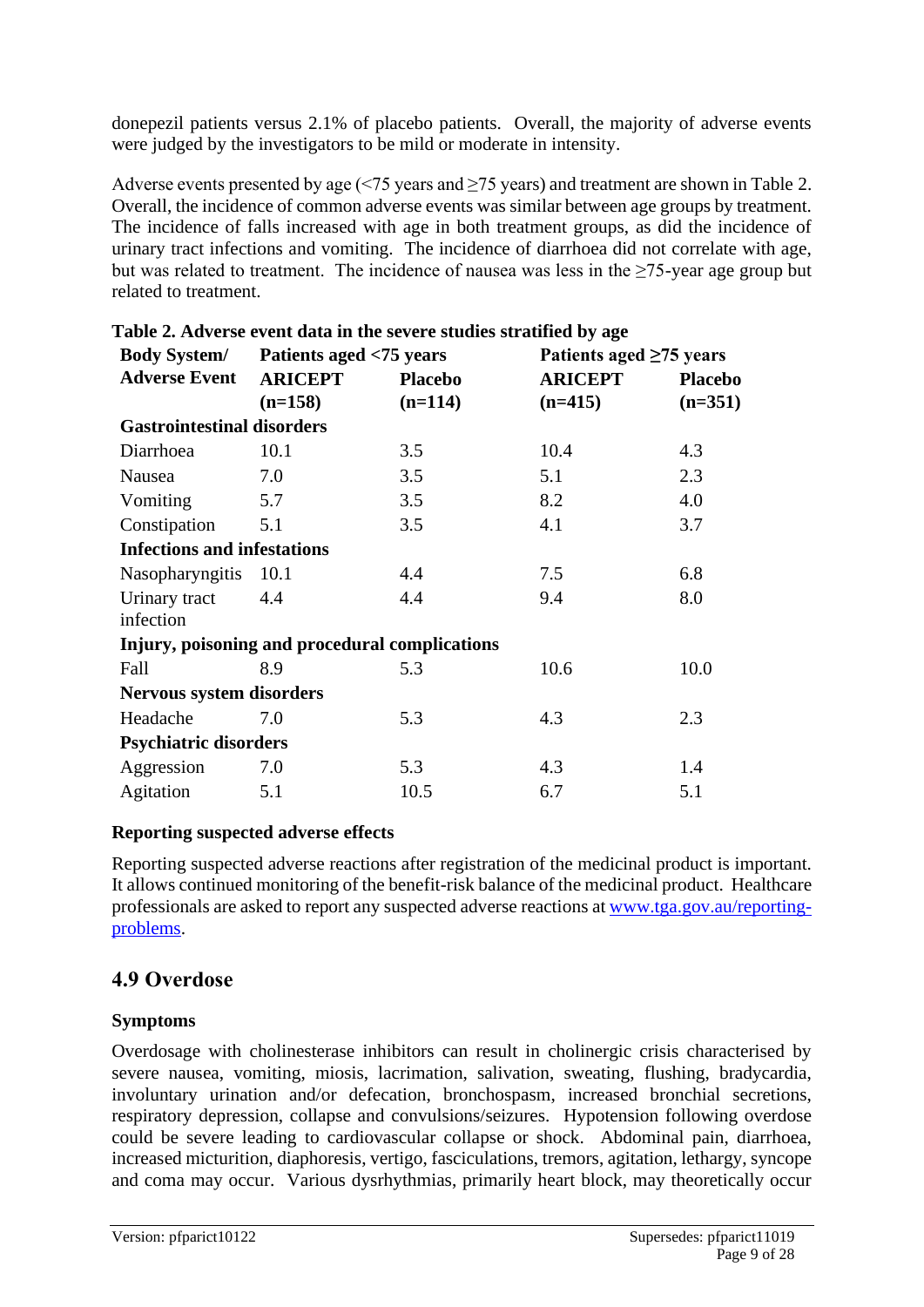due to cholinergic effects. Increasing muscle weakness is a possibility and may result in death if respiratory muscles are involved. Due to its high degree of selectivity for AChE in the CNS and less peripheral selectivity, overdoses would be expected to exhibit more CNS-related symptomatology, including extrapyramidal effects.

Overdoses of 45 mg and 50 mg in two elderly patients resulted in minimal effects, predominately gastrointestinal, and in one case persistent bradycardia (HR in the 40's) both with uneventful recoveries.

### **Treatment**

As in any case of overdose, general supportive measures should be utilised. Cholinesterase activity may be depressed and should be monitored in plasma (pseudocholinesterase) and red blood cells. Monitor ECG following significant exposures. Monitor pulse oximetry and/or arterial blood gases and obtain a chest radiograph in patients with pulmonary symptoms. Tertiary anticholinergics such as atropine may be used as an antidote for ARICEPT overdosage. Intravenous atropine sulphate titrated to effect is recommended: an initial dose of 1.0 to 2.0 mg IV with subsequent doses based upon clinical response. Atypical responses in blood pressure and heart rate have been reported with other cholinomimetics when co-administered with quaternary anticholinergics such as glycopyrrolate. Consider administration of activated charcoal in the event of a potentially toxic ingestion. Activated charcoal is most effective when administered within one hour of ingestion. In patients who are not fully conscious or have impaired gag reflex, consideration should be given to administering activated charcoal via nasogastric tube once the airway is protected. It is not known whether donepezil and/or its metabolites can be removed by dialysis (haemodialysis, peritoneal dialysis, or haemofiltration). Emesis is not recommended because of the potential for CNS depression and seizures.

For information on the management of overdose, contact the Poisons Information Centre on 131126 (Australia).

# **5. PHARMACOLOGICAL PROPERTIES**

# **5.1 Pharmacodynamic properties**

It has been demonstrated that Alzheimer's disease is associated with a relative decrease in the activity of the cholinergic system in the cerebral cortex and other areas of the brain.

Studies suggest that donepezil hydrochloride exerts its therapeutic effect by enhancing cholinergic function in the central nervous system. This is accomplished by increasing the concentration of acetylcholine through reversible inhibition of acetylcholinesterase.

### **Mechanism of action**

Donepezil hydrochloride is a specific and reversible inhibitor of acetylcholinesterase, the predominant cholinesterase in the brain. Donepezil hydrochloride was found *in vitro* to be over 1000 times more potent an inhibitor of this enzyme than of butyrylcholinesterase, an enzyme which is present mainly outside the central nervous system.

In patients with Alzheimer's Dementia participating in clinical trials, administration of single daily doses of 5 mg or 10 mg ARICEPT produced steady-state inhibition of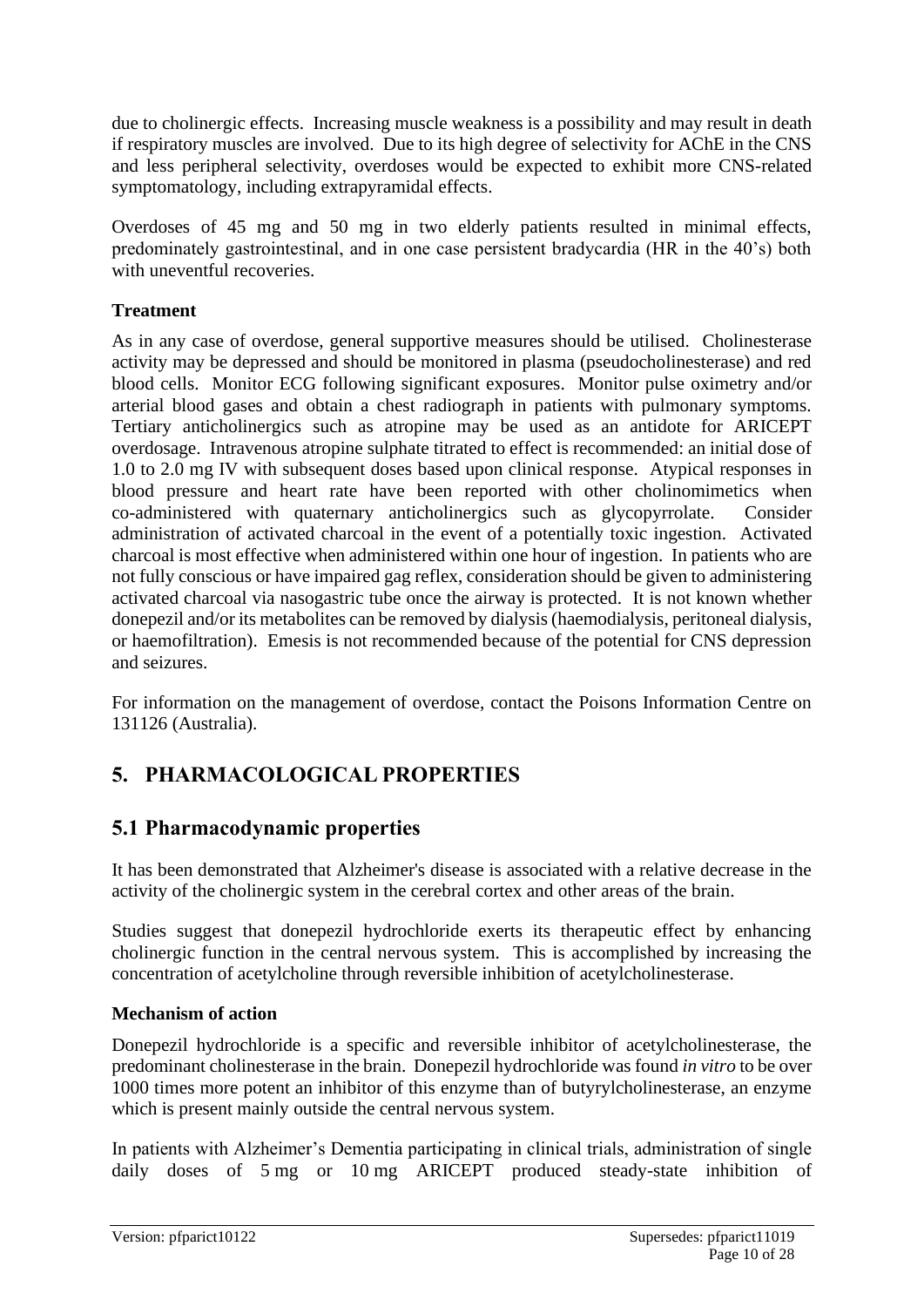acetylcholinesterase activity (measured in erythrocyte membranes) of 63.6% and 77.3%, respectively when measured post dose. The inhibition of acetylcholinesterase (AChE) in red blood cells by donepezil hydrochloride has been shown to correspond closely to the effects in the cerebral cortex. In addition, significant correlation was demonstrated between plasma levels of donepezil hydrochloride, AChE inhibition and change in ADAS-cog, a sensitive and well validated scale which examines cognitive performance – including memory, orientation, attention, reason, language and praxis.

### **Clinical trials**

### **Mild to Moderately Severe Alzheimer's disease**

### **Studies of Less Than One Year Duration**

The effectiveness of ARICEPT in the treatment of Alzheimer's disease has been demonstrated by two randomised, double-blind, placebo-controlled studies (15- and 30-week) in which 436 patients were treated with ARICEPT. Criteria for inclusion were patients with mild to moderately severe Alzheimer's disease (diagnosed by NINCDS and DSM III-R criteria, Mini-Mental State Examination  $\geq 10$  and  $\leq 26$  and Clinical Dementia Rating of 1 or 2).

*Study Outcome Measures:* In each study, the effectiveness of treatment with ARICEPT was evaluated using a dual outcome assessment strategy.

The ability of ARICEPT to improve cognitive performance was assessed with the cognitive subscale of the Alzheimer's Disease Assessment Scale (ADAS-cog), a multi-item instrument that has been extensively validated in longitudinal cohorts of Alzheimer's disease patients. The ADAS-cog examines selected aspects of cognitive performance including elements of memory, orientation, attention, reasoning, language and praxis. The ADAS-cog scoring range is from 0 to 70, with higher scores indicating greater cognitive impairment. Elderly normal adults may score as low as 0 or 1, but it is not unusual for non-demented adults to score slightly higher.

The patients recruited as participants in each study had mean scores on the Alzheimer's Disease Assessment Scale (ADAS-cog) of approximately 26 units, with a range from 4 to 61. Experience gained in longitudinal studies of ambulatory patients with mild to moderate Alzheimer's disease suggests that they gain 6 to 12 units a year on the ADAS-cog. However, lesser degrees of change are seen in patients with very mild or very advanced disease because the ADAS-cog is not uniformly sensitive to change over the course of the disease. The annualized rate of decline in the placebo patients participating in ARICEPT trials was approximately 2 to 4 units per year.

The ability of ARICEPT to produce an overall clinical effect was assessed using a Clinician's Interview Based Impression of Change that required the use of caregiver information, the CIBIC plus. Unlike ADAS-cog, the CIBIC plus is not a single instrument nor is it a standardised instrument like the ADAS-cog. Clinical trials for investigational drugs have used a variety of CIBIC formats, each different in terms of depth and structure. As such, results from a CIBIC plus reflect clinical experience from the trial or trials in which it was used and cannot be compared directly with the results of CIBIC plus evaluations from other clinical trials. The CIBIC plus used in ARICEPT trials was a semi-structured instrument that was intended to examine four major areas of patient function: General, Cognitive, Behavioural and Activities of Daily Living. It represents the assessment of a skilled clinician based upon his/her observations at an interview with the patient, in combination with information supplied by a caregiver familiar with the behaviour of the patient over the interval rated. The CIBIC plus is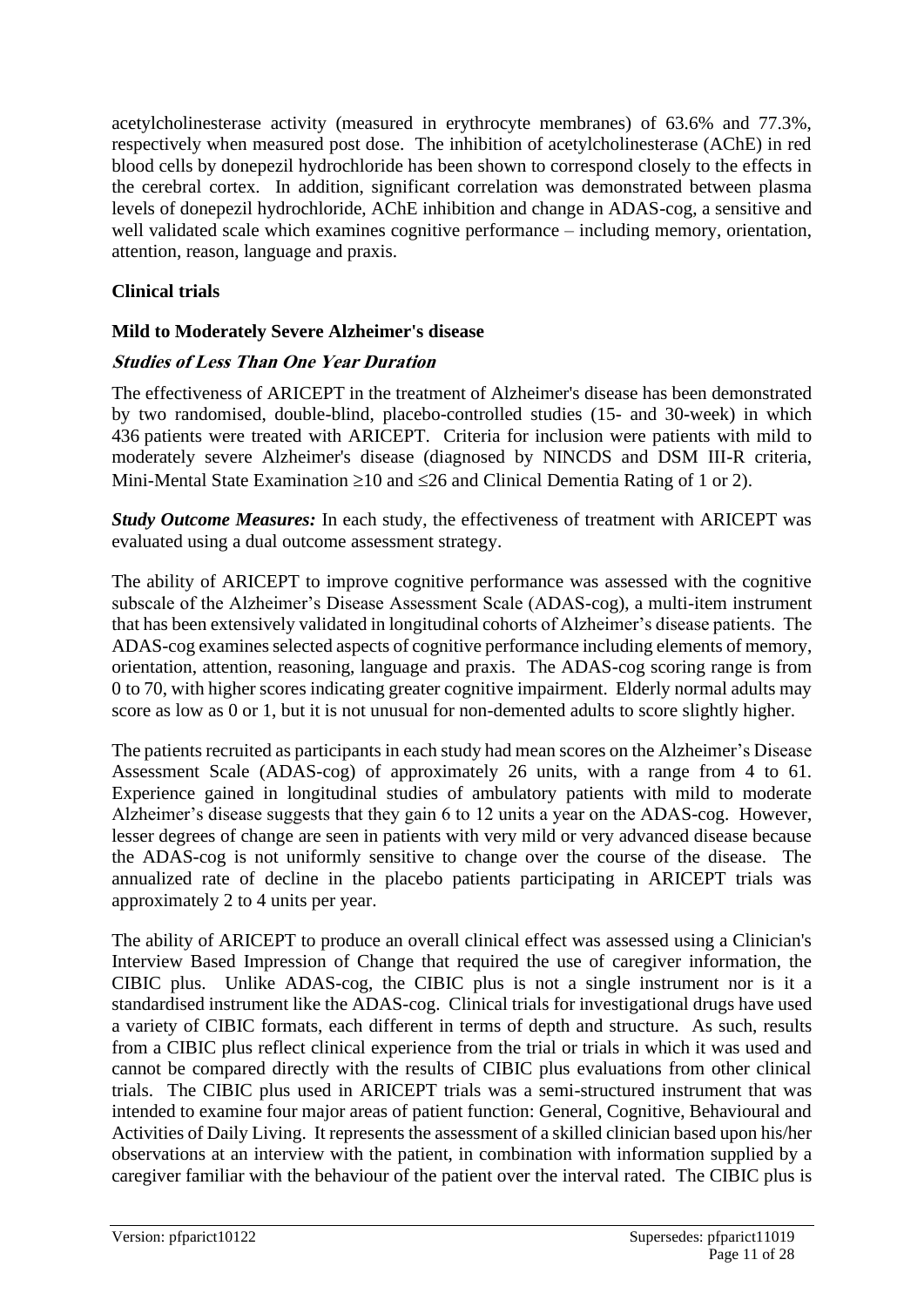scored as a seven point categorical rating, ranging from a score of 1, indicating 'markedly improved', to a score of 4, indicating 'no change' to a score of 7, indicating 'markedly worse'. The CIBIC plus has not been systematically compared directly to assessments not using information from caregivers (CIBIC) or other global methods.

### **Thirty-Week Study**

In a study of 30 weeks duration, 473 patients were randomised to receive single daily doses of placebo, 5 mg/day or 10 mg/day of ARICEPT. The 30-week study was divided into a 24-week double-blind active treatment phase followed by a 6-week single-blind placebo washout period. The study was designed to compare 5 mg/day or 10 mg/day fixed doses of ARICEPT to placebo. However, to reduce the likelihood of cholinergic effects, the 10 mg/day treatment was started following an initial 7-day treatment with 5 mg/day doses.

*Effects on the ADAS-cog:* Figure 1 illustrates the time course for the change from baseline in ADAS-cog scores for all three dose groups over the 30 weeks of the study. After 24 weeks of treatment, the mean differences in the ADAS-cog change scores for ARICEPT treated patients compared to the patients on placebo were 2.8 and 3.1 units for the 5 mg/day and 10 mg/day treatments, respectively. These differences were statistically significant. While the treatment effect size may appear to be slightly greater for the 10 mg/day treatment, there was no statistically significant difference between the two active treatments.

Following 6 weeks of placebo washout, scores on the ADAS-cog for both the ARICEPT treatment groups were indistinguishable from those patients who had received only placebo for 30 weeks. This suggests that the beneficial effects of ARICEPT abate over 6 weeks following discontinuation of treatment and do not represent a change in the underlying disease. There is no evidence of a rebound effect 6 weeks after abrupt discontinuation of therapy.





Figure 2 illustrates the cumulative percentages of patients from each of the three treatment groups who had attained the measure of improvement in ADAS-cog score shown on the X axis. Three change scores, (7-point and 4-point reductions from baseline or no change in score) have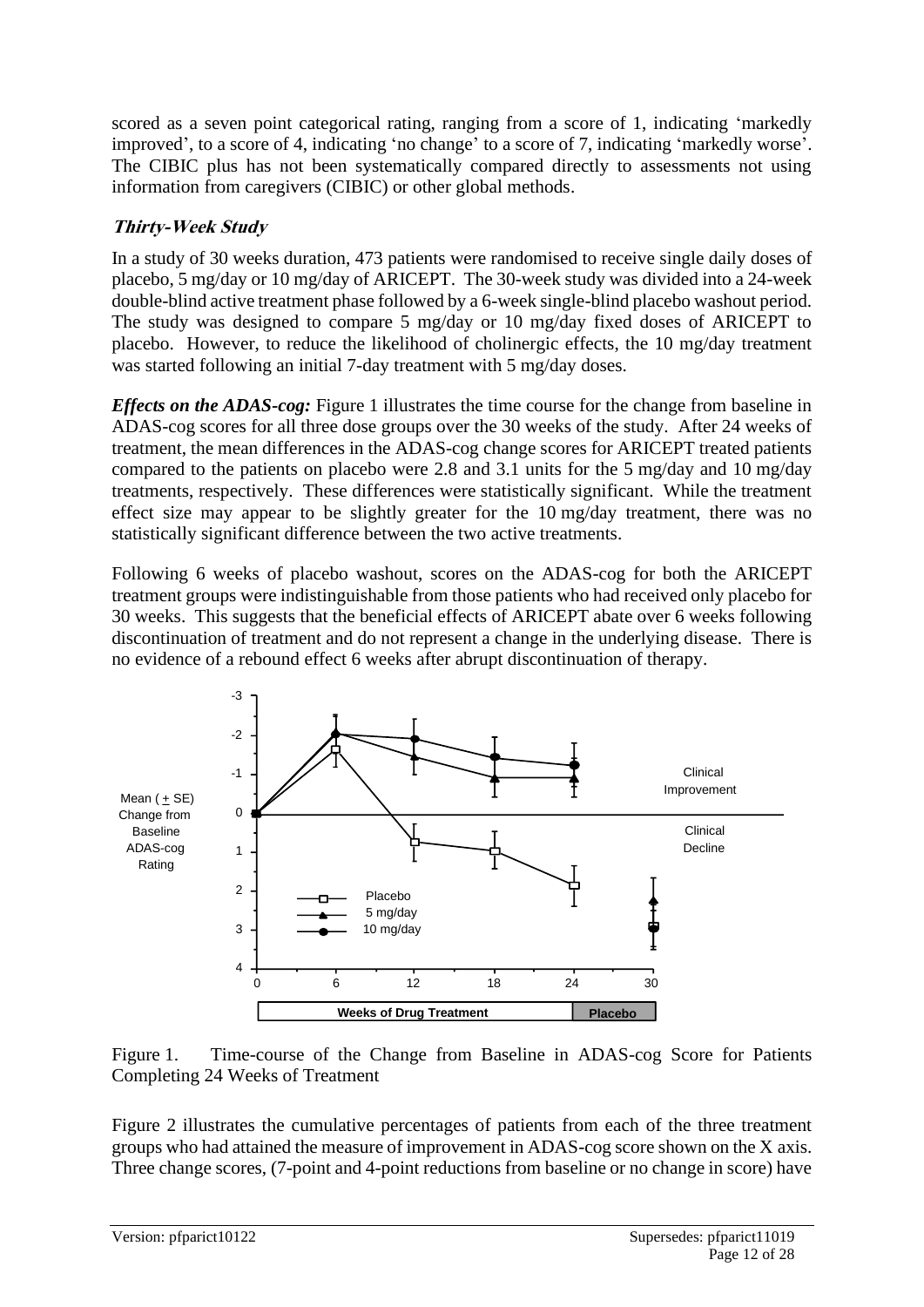been identified for illustrative purposes and the percent of patients in each group achieving that result is shown in this inset table.

The curves demonstrate that both patients assigned to placebo and ARICEPT have a wide range of responses, but that the active treatment groups are more likely to show greater improvements. A curve for an effective treatment would be shifted to the left of the curve for placebo, while an ineffective or deleterious treatment would be superimposed upon or shifted to the right of the curve for placebo, respectively.



Figure 2. Cumulative Percentage of Patients Completing 24 Weeks of Double-blind Treatment with Specified Changes from Baseline ADAS-cog Scores. The Percentages of Randomized Patients who Completed the Study were: Placebo 80%, 5 mg/day 85% and 10 mg/day 68%

*Effects on the CIBIC plus:* Figure 3 is a histogram of the frequency distribution of CIBIC plus scores attained by patients assigned to each of the three treatment groups who completed 24 weeks of treatment. The mean drug-placebo differences for these groups of patients were 0.35 units and 0.39 units for 5 mg/day and 10 mg/day of ARICEPT, respectively. These differences were statistically significant. There was no statistically significant difference between the two active treatments.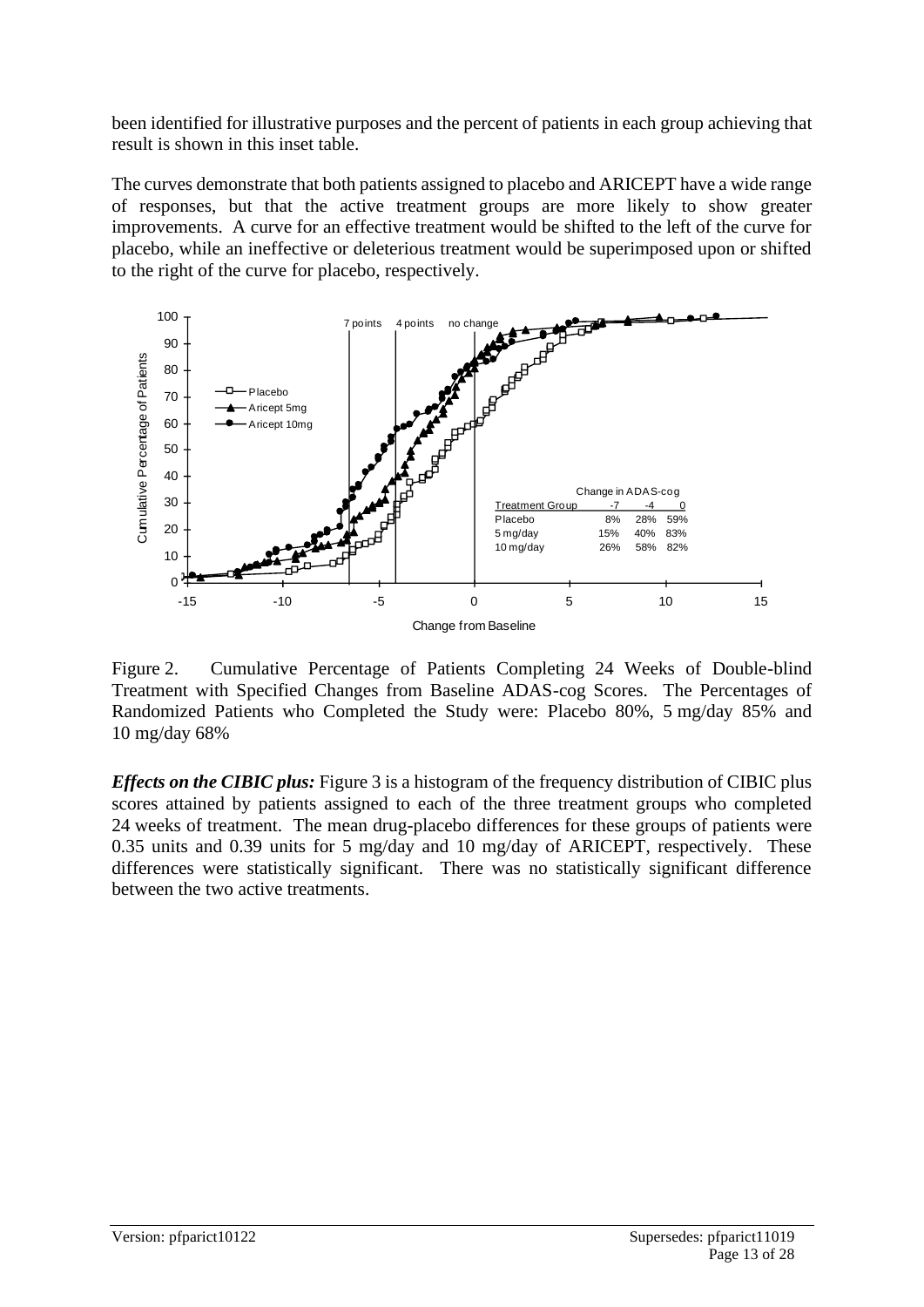



#### **Fifteen-Week Study**

In a study of 15 weeks duration, patients were randomised to receive single daily doses of placebo or either 5 mg/day or 10 mg/day of ARICEPT for 12 weeks, followed by a 3-week placebo washout period. As in the 30-week study, to avoid acute cholinergic effects, the 10 mg/day treatment followed an initial 7-day treatment with 5 mg/day doses.

*Effects on the ADAS-Cog:* Figure 4 illustrates the time course of the change from baseline in ADAS-cog scores for all three dose groups over the 15 weeks of the study. After 12 weeks of treatment, the differences in mean ADAS-cog change scores for the ARICEPT treated patients compared to the patients on placebo were 2.7 and 3.0 units each, for the 5 and 10 mg/day ARICEPT treatment groups respectively. These differences were statistically significant. The effect size for the 10 mg/day group may appear to be slightly larger than that for 5 mg/day. However, the differences between active treatments were not statistically significant.

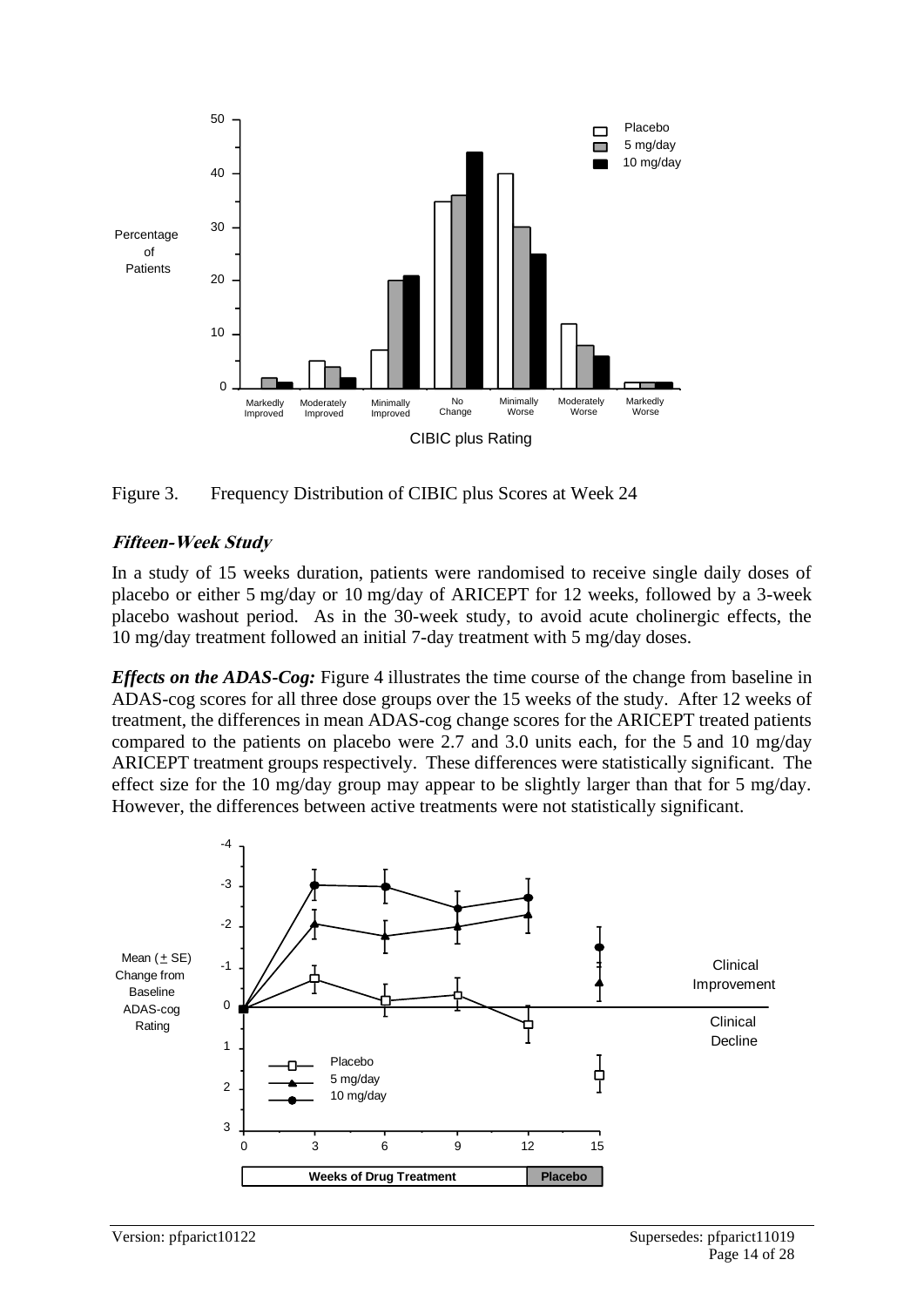Figure 4. Time-course of the Change from Baseline in ADAS-cog Score for Patients Completing the 15-week Study

Following 3 weeks of placebo washout, scores on the ADAS-cog for both the ARICEPT treatment groups increased, indicating that discontinuation of ARICEPT resulted in a loss of its treatment effect. The duration of this placebo washout period was not sufficient to characterise the rate of loss of the treatment effect, but the 30-week study (see above) demonstrated that treatment effects associated with the use of ARICEPT abate within 6 weeks of treatment discontinuation.

Figure 5 illustrates the cumulative percentages of patients from each of the three treatment groups who attained the measure of improvement in ADAS-cog score shown on the X axis. The same three change scores, (7-point and 4-point reductions from baseline or no change in score) as selected for the 30-week study have been used for this illustration. The percentages of patients achieving those results are shown in the inset table.

As observed in the 30-week study, the curves demonstrate that patients assigned to either placebo or to ARICEPT have a wide range of responses, but that the ARICEPT treated patients are more likely to show the greater improvements in cognitive performance.



Figure 5. Cumulative Percentage of Patients with Specified Changes from Baseline ADAS-cog Scores. The Percentages of Randomized Patients Within Each Treatment Group Who Completed the Study Were: Placebo 93%, 5 mg/day 90% and 10 mg/day 82%

*Effects on the CIBIC plus:* Figure 6 is a histogram of the frequency distribution of CIBIC plus scores attained by patients assigned to each of the three treatment groups who completed 12 weeks of treatment. The differences in mean scores for ARICEPT treated patients compared to the patients on placebo at Week 12 were 0.36 and 0.38 units for the 5 mg/day and 10 mg/day treatment groups, respectively. These differences were statistically significant.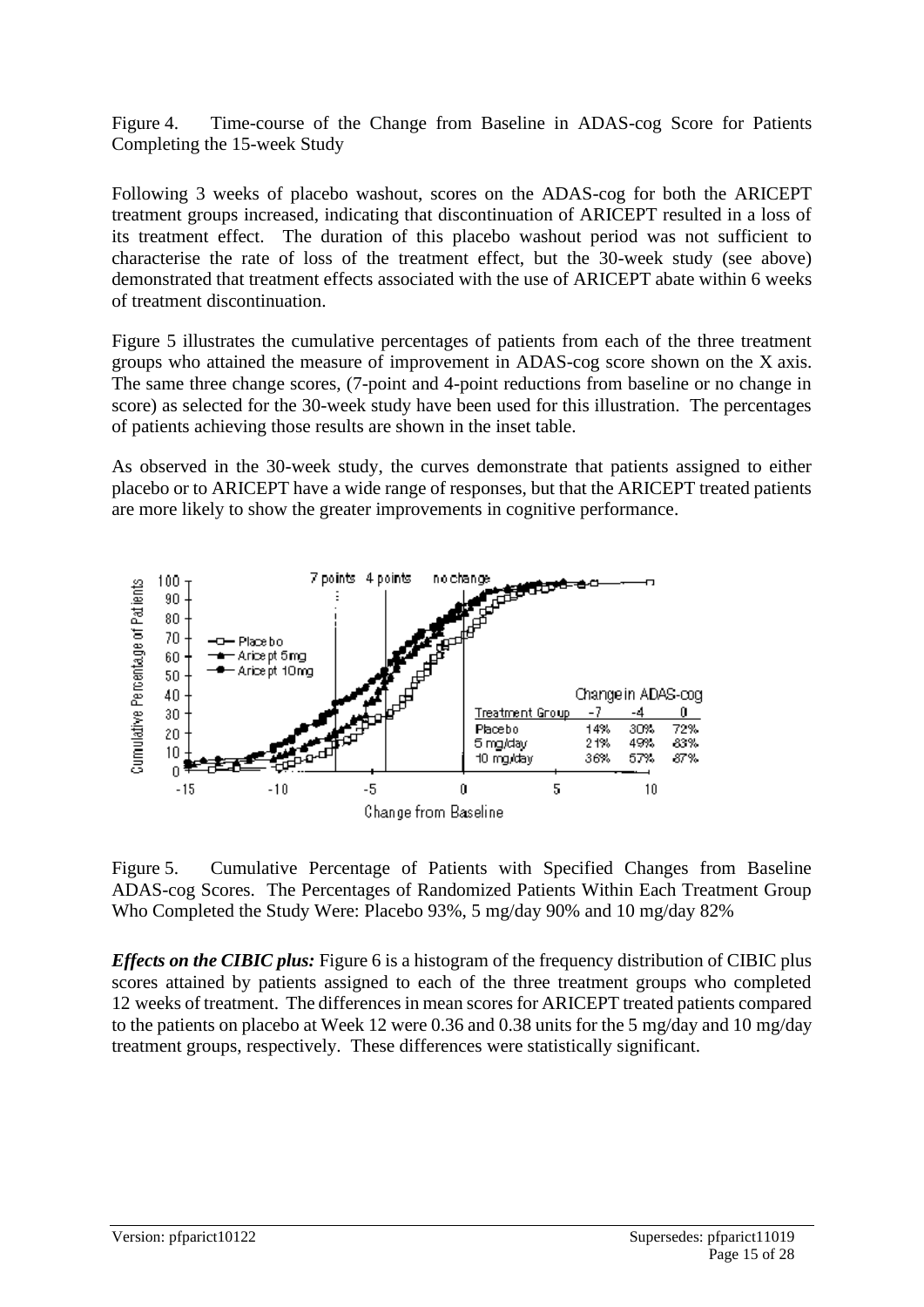

Figure 6. Frequency Distribution of CIBIC plus Scores at Week 12

In both studies, patient age, sex and race were not found to predict the clinical outcome of ARICEPT treatment.

### **Studies of Greater Than One Year Duration**

The effectiveness of ARICEPT in the treatment of Alzheimer's disease has been demonstrated by two randomised, double-blind, placebo-controlled studies (54-week) in which 356 patients were treated with ARICEPT.

### **Fifty Four-Week Study #1**

In a 54-week double-blinded study, patients were randomised to receive either placebo or 5 mg ARICEPT once daily for 28 days followed by 10 mg once daily for the remainder of the study. Criteria for inclusion included: diagnosis of mild to moderate Alzheimer's disease (DSM-IV, 290.00 or 290.10 of the NINCDS criteria), Clinical Dementia Rating (CDR)=1 or 2, MMSE of 12–20, retention of at least 8 Instrumental Activities of Daily Living (IADLs) and at least 5 basic Activities of Daily Living (ADLs) and a modified Hachinski score  $\leq 4$ . The intent to treat analysis consisted of 207 ARICEPT-treated patients and 208 placebo patients.

*Study outcome measure:* The primary outcome measure for assessment of efficacy of ARICEPT was based upon attrition from the study due to clinically evident functional decline. Patients were assessed at 6-week intervals. Attrition was determined by the investigator as follows: 1) a clinically significant decline in ability to perform one or more basic ADL which were present at baseline, 2) a clinically significant decline in ability to perform 20% or more of IADLs which were present at baseline, or 3) an increase in CDR score compared to baseline.

Basic ADL items are defined by the patient's ability in toileting, feeding, dressing, personal hygiene/grooming, bathing and walking. Instrumental ADLs involve the assessment of 10 items: use of telephone, household tasks, using household appliances, managing money, shopping, food preparations, ability to get around inside and outside home, hobbies and leisure activities, handling personal mail, and grasp of situations or explanations. The CDR assesses six cognitive and behavioural domains: memory, orientation, judgement and problem solving, community affairs, home and hobbies and personal care.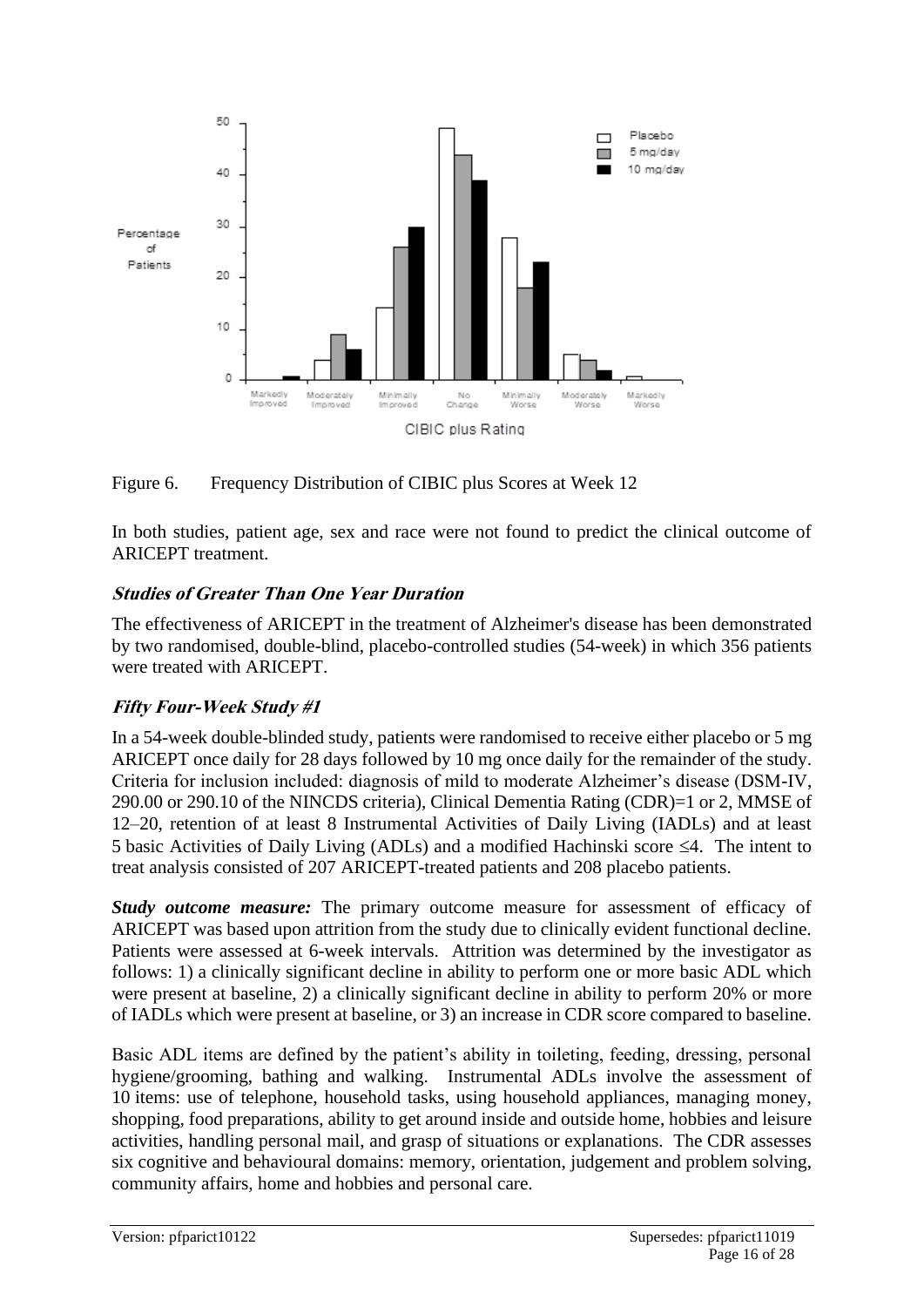*Time to attrition:* In the Kaplan-Meier analysis, ARICEPT treatment produced significantly greater preservation of function, as determined by time to attrition, than placebo as illustrated in Figure 7 below. By using Log-rank and Wilcoxon tests to compare survival distribution of time to attrition, the median time to attrition was more than 357 days (lower limit of the 95% CI=280) for ARICEPT-treated patients, whereas the median time to attrition for placebo-treated patients was 208 days (95% CI=[165, 252]). Both Log-rank and Wilcoxon tests indicated that the survival curves for the two treatment groups were significantly different  $(p=0.0019$  and  $p=0.0051$ , respectively).

The hazard ratio (ARICEPT/placebo) was 0.62 indicating the relative risk of clinically evident function decline for patients who received ARICEPT was approximately 62% of that of patients who received placebo.



Figure 7. Estimated Probabilities of Time to Attrition by Investigator from Kaplan-Meier Survival Function Analyses: Intent-to-treat Population

### **Fifty Four-Week Study #2**

In a study of 54 weeks duration, patients were randomised to receive either placebo or 5 mg ARICEPT once daily, which was increased to 10 mg once daily at day 29 and maintained until the end of the study. Criteria for inclusion included a diagnosis of mild to moderate Alzheimer's disease (DSM-IV, NINCDS-ADRDA criteria and MMSE of 10–26).

*Study outcome measure:* The primary efficacy variable was the Gottfries, Bråne and Steen (GBS) scale, which assesses global function. It is based on a semi-structured interview with the patient's caregiver. This 27-item scale assesses four domains including intellectual function (12 items), motor function (basic  $ADLs - 6$  items), emotional function (3 items) and behavioural symptoms characteristic for dementia syndromes (6 items).

*Global function:* On the GBS scale, ARICEPT-treated patients showed a trend to improvement compared to placebo patients at endpoint analysis (p=0.054). By intention to treat analysis of observed cases, ARICEPT-treated patients performed significantly better than placebo patients at 24, 36 and 52 weeks.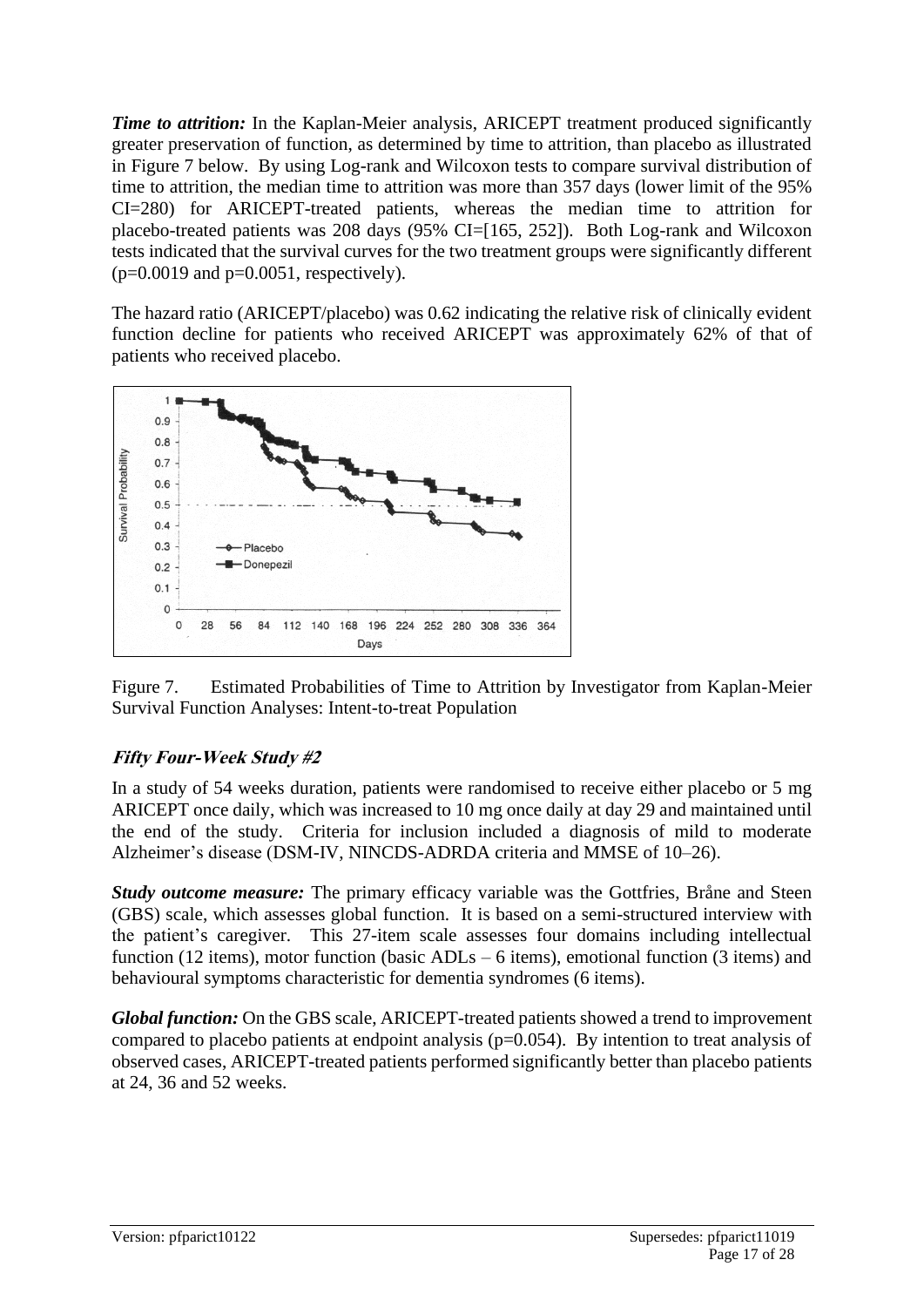

Figure 8. LS Mean Change from Baseline for GBS Total Score by Week and Treatment Group – ITT population (Observed Cases and Week 52 LOCF)

### *Quality of Life*

Although a trend of improvement on quality of life (QOL) measures was observed in clinical trials of ARICEPT treated patients, there were large variances in QOL scores. These are consistent with observations regarding quality of life assessments in Alzheimer's disease patients generally. It has been demonstrated that Alzheimer's disease patients' opinions will be influenced by the day-to-day fluctuations in their illness (often quite substantial), leading to similar day-to-day variability in their perception of quality of life. Alzheimer's disease patients may also be unreliable sources of information on quality of life because of significant losses in executive functions such as judgement and insight that are key to obtaining meaningful assessments.

#### **Severe Alzheimer's Disease**

The effectiveness of ARICEPT in the treatment of severe Alzheimer's disease has been demonstrated by three randomised, double-blind, placebo-controlled studies (one 26-week and two 24-week) in which 517 patients were randomised to receive ARICEPT. Criteria for inclusion were patients with severe Alzheimer's disease (diagnosed by NINCDS-ADRDA and DSM IV criteria, Mini-Mental State Examination (MMSE) and a Functional Assessment Staging (FAST).

*Study Outcome Measures:* In each study, the effectiveness of treatment with ARICEPT was evaluated using a combination of assessments of cognition, global function, activities of daily living (daily function), and behavioural and psychological symptoms.

### *Cognition*

*SIB*: The primary tool in the three studies used to assess cognition was the Severe Impairment Battery (SIB). The SIB evaluates cognitive dysfunction over nine domains (social interactions,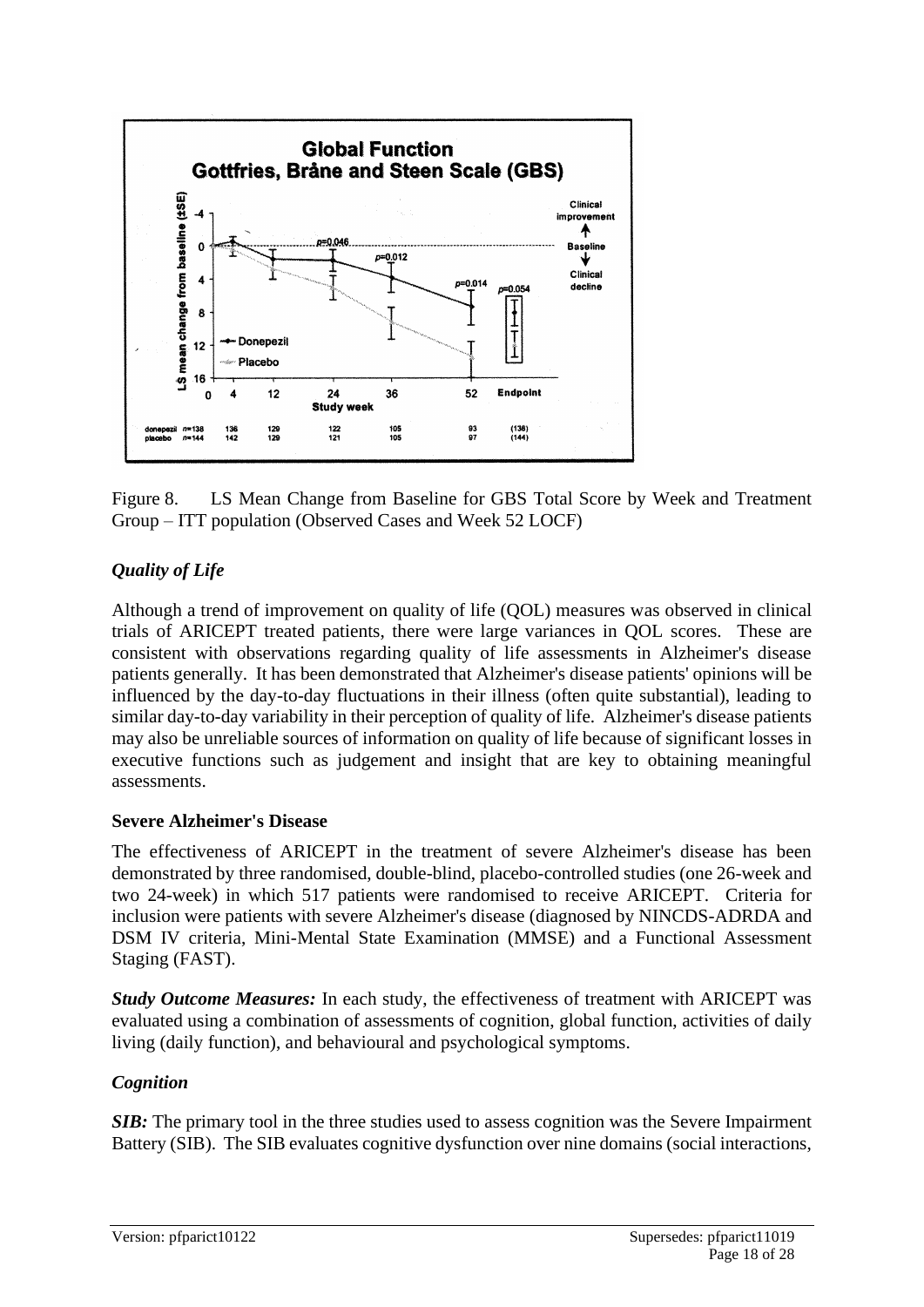memory, orientation, language, attention, praxis, visuospatial, construction and orienting to name). Total scores range from 1 to 100, and lower scores indicate greater impairment.

*MMSE:* Cognitive changes over time are often assessed using the Mini-Mental State Examination (MMSE), a 30-point test. Lower scores indicate a greater degree of impairment, and scores  $\leq$ 12 points or  $\leq$ 10 points have been used to define the severe stages of dementia. The MMSE was used in two of the studies as a secondary endpoint.

#### *Global function*

*CIBIC plus:* Similar to the studies in mild to moderate Alzheimer's disease, the Clinician's Interview Based Impression of Change with caregiver input (CIBIC plus) was used as a primary endpoint to assess global function for two of the three studies.

*CGI-I:* In one of the studies, the Clinical Global Impression of Improvement (CGI-I) was used as a primary endpoint as a measure of global function. Similar to CIBIC plus, the physician rates the patient's condition relative to baseline on a 7-point Likert-like scale, with scores of 1-3 representing degrees of improvement, 4 representing no change, and 5-7 representing degrees of worsening.

#### *Activities of daily living*

*ADCS-ADL severe:* To assess activities of daily living (ADL), all three studies used the modified ADCS-ADL inventory for severe Alzheimer's disease (ADCS-ADL-severe). This is based on an interview with the caregiver and measures the patient's most usual and consistent ability to perform basic and instrumental ADL during the previous 4 weeks. The scale ranges from 0 to 54, with lower scores indicating greater functional impairment.

#### *Behavioural and psychological symptoms*

Two scales were used to assess behavioural and psychological symptoms: the neuropsychiatric inventory (NPI) and the Behavioural Pathology in Alzheimer's disease scale (BEHAVE-AD).

*NPI*: The 12 item NPI, used in two studies, is based on the caregiver's assessment of the frequency and severity of a range of mood and behavioural disturbances since the last evaluation. Total NPI scores range from 0 (best score) to 144 (worst score).

**BEHAVE-AD:** The BEHAVE-AD scale, used in 1 study, is similarly based on the caregiver's assessment of the presence and magnitude of a range of neuropsychiatric symptoms over the past 2 weeks. Total BEHAVE-AD scores range from 0 (best score) to 78 (worst score).

#### *Overall efficacy results from the three severe studies*

Overall, donepezil-treated patients significantly benefited compared with placebo for the outcome measures of SIB scores, CIBIC plus scores, ADCS-ADL-severe scores and MMSE. Table 3 shows the pooled efficacy results, which have also been stratified by age. There was no significant age by treatment interaction for any of the measures in this pooled analysis. It is important to note that efficacy results stratified by age are a sub-group analysis. The studies were not powered to demonstrate efficacy in these subgroup analyses, and the results must be interpreted with caution.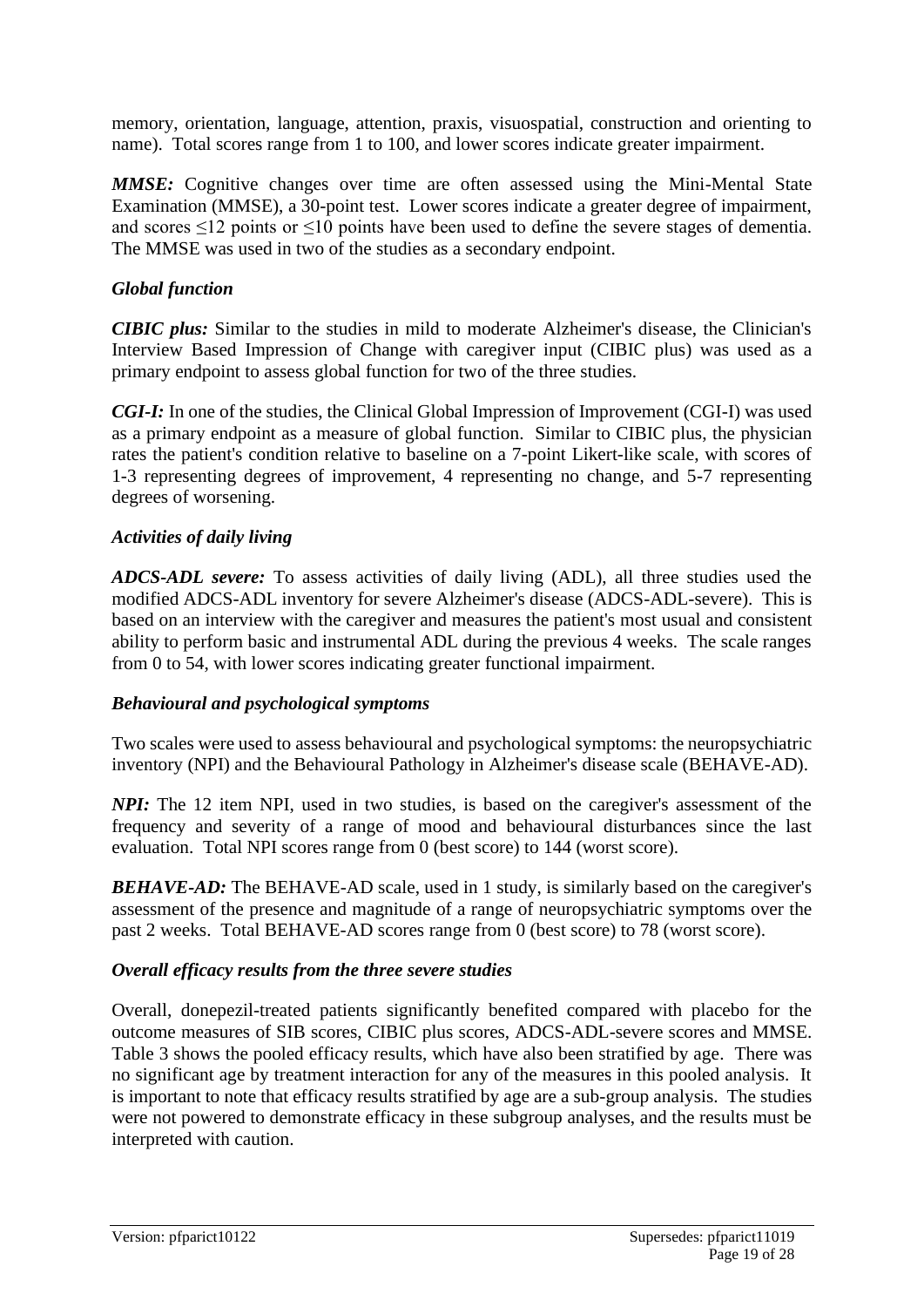In addition, in the three severe Alzheimer's disease studies, SIB scores, CIBIC plus/CGI-I scores and ADCS-ADL-severe scores were also not influenced by gender or by the diagnosis as probable or possible Alzheimer's disease.

| <b>Study</b><br>domain | enaponnes. Data poolea n'om ine un ce severe staates<br><b>IIT-LOCF</b> analysis          |                                                                   |                                                     | <b>ITT-OC</b> analysis |                                                                                         |                                                                     |                                                     |                        |
|------------------------|-------------------------------------------------------------------------------------------|-------------------------------------------------------------------|-----------------------------------------------------|------------------------|-----------------------------------------------------------------------------------------|---------------------------------------------------------------------|-----------------------------------------------------|------------------------|
|                        | <b>Donepezil</b><br>10 <sub>mg</sub><br>$\mathbf N$<br><b>LS Mean</b><br><b>Change/SE</b> | <b>Placebo</b><br>${\bf N}$<br><b>LS Mean</b><br><b>Change/SE</b> | <b>Treatment</b><br>difference<br>LS mean<br>95% CI | P-value                | <b>Donepezil</b><br>10 <sub>mg</sub><br>${\bf N}$<br><b>LS Mean</b><br><b>Change/SE</b> | <b>Placebo</b><br>$\mathbf N$<br><b>LS</b> Mean<br><b>Change/SE</b> | <b>Treatment</b><br>difference<br>LS mean<br>95% CI | <b>P-</b><br>value     |
| <b>SIB</b>             |                                                                                           |                                                                   |                                                     |                        |                                                                                         |                                                                     |                                                     |                        |
| All subjects           | 367<br>2.6(0.9)                                                                           | 363<br>$-3.7(0.9)$                                                | 6.4(4.5, 8.2)                                       | < 0.001                | 277<br>3.3(0.9)                                                                         | 297<br>$-3.4(0.9)$                                                  | 6.7(4.6, 8.8)                                       | < 0.00<br>$\mathbf{1}$ |
| $\leq$ 74 years        | 81<br>1.0(1.2)                                                                            | 75<br>$-7.6(1.3)$                                                 | 8.6(5.2, 12.1)                                      | < 0.001                | 64<br>1.1(1.3)                                                                          | 59<br>$-5.8(1.3)$                                                   | 6.8(3.1, 10.5)                                      | $<\!\!0.00$<br>1       |
| $\geq$ 75 years        | 286<br>3.0(1.1)                                                                           | 288<br>$-2.8(1.0)$                                                | 5.8(3.7, 8.0)                                       | < 0.001                | 213<br>3.9(1.0)                                                                         | 238<br>$-2.9(1.0)$                                                  | 6.8(4.3, 9.2)                                       | < 0.00<br>$\mathbf{1}$ |
| $CIBIC + score$        |                                                                                           |                                                                   |                                                     |                        |                                                                                         |                                                                     |                                                     |                        |
| All subjects           | 259<br>4.0(0.1)                                                                           | 259<br>4.3(0.1)                                                   | $-0.3$ $(-0.5, -$<br>0.1)                           | 0.003                  | 179<br>4.0(0.1)                                                                         | 197<br>4.3(0.1)                                                     | $-0.3$ $(-0.6, -$<br>0.1)                           | 0.004                  |
| $\leq$ 74 years        | 77<br>4.1(0.1)                                                                            | 73<br>4.5(0.1)                                                    | $-0.4$ $(-0.8, -$<br>0.1)                           | 0.027                  | 60<br>4.0(0.1)                                                                          | 57<br>4.5(0.2)                                                      | $-0.5$ $(-0.9, 0.0)$                                | 0.034                  |
| $\geq$ 75 years        | 182<br>4.0(0.1)                                                                           | 186<br>4.3(0.1)                                                   | $-0.3$ $(-0.5, 0.0)$                                | 0.029                  | 119<br>4.0(0.1)                                                                         | 140<br>4.3(0.1)                                                     | $-0.3$ $(-0.6, 0.0)$                                | 0.036                  |
| <b>ADC-ADL-sev</b>     |                                                                                           |                                                                   |                                                     |                        |                                                                                         |                                                                     |                                                     |                        |
| All subjects           | 350<br>$-1.2(0.8)$                                                                        | 349<br>$-2.2(0.8)$                                                | 1.0(0.1, 1.9)                                       | 0.025                  | 270<br>$-0.9(0.9)$                                                                      | 292<br>$-1.7(0.9)$                                                  | $0.8(-0.1, 1.8)$                                    | 0.087                  |
| $\leq$ 74 years        | 76<br>$-1.1(0.7)$                                                                         | 72<br>$-3.0(0.7)$                                                 | $1.8(-0.2, 3.8)$                                    | 0.072                  | 59<br>$-1.0(1.1)$                                                                       | 56<br>$-2.1(1.1)$                                                   | $1.1 (-1.1, 3.3)$                                   | 0.339                  |
| $\geq$ 75 years        | 274<br>$-1.1(0.8)$                                                                        | 277<br>$-1.9(0.8)$                                                | $0.8(-0.2, 1.8)$                                    | 0.104                  | 211<br>$-0.8(0.8)$                                                                      | 236<br>$-1.6(0.8)$                                                  | $0.8(-0.3, 1.9)$                                    | 0.168                  |
| <b>MMSE</b>            |                                                                                           |                                                                   |                                                     |                        |                                                                                         |                                                                     |                                                     |                        |
| All subjects           | 239<br>1.0(0.4)                                                                           | 245<br>0.0(0.4)                                                   | 1.0(0.4, 1.6)                                       | 0.001                  | 206<br>1.1(0.4)                                                                         | 217<br>0.0(0.4)                                                     | 1.1(0.5, 1.7)                                       | 0.001                  |
| $\leq$ 74 years        | 49<br>0.0(0.8)                                                                            | 45<br>$-1.0(0.8)$                                                 | $1.0 (-0.2, 2.3)$                                   | 0.113                  | 38<br>$-0.1(0.8)$                                                                       | 42<br>$-0.9(0.8)$                                                   | $0.8(-0.6, 2.2)$                                    | 0.255                  |
| $\geq$ 75 years        | 190<br>1.1(0.4)                                                                           | 200<br>0.1(0.4)                                                   | 1.0(0.3, 1.7)                                       | 0.004                  | 168<br>1.3(0.4)                                                                         | 175<br>0.1(0.4)                                                     | 1.2(0.5, 1.9)                                       | 0.001                  |
| <b>NPI</b>             |                                                                                           |                                                                   |                                                     |                        |                                                                                         |                                                                     |                                                     |                        |
| All subjects           | 262                                                                                       | 251                                                               |                                                     |                        | 205                                                                                     | 216                                                                 |                                                     |                        |
|                        | $-2.2(1.2)$<br>46                                                                         | $-2.1(1.2)$<br>51                                                 | $-0.1$ $(-2.7, 2.6)$                                | 0.959                  | $-2.9(1.0)$<br>38                                                                       | $-3.5(1.0)$<br>42                                                   | $0.6$ ( $-2.2$ , 3.3)                               | 0.694                  |
| $\leq$ 74 years        | $-0.3(2.6)$                                                                               | 4.3(2.5)                                                          | $-4.6(-11.7,$<br>(2.4)                              | 0.195                  | $-0.1(2.6)$                                                                             | 1.4(2.5)                                                            | $-1.5$ $(-8.8,$<br>5.7)                             | 0.676                  |
| $\geq$ 75 years        | 216<br>$-2.5(1.0)$                                                                        | 200<br>$-3.6(1.0)$                                                | $1.1(-1.7, 4.0)$                                    | 0.432                  | 167<br>$-3.6(1.1)$                                                                      | 174<br>$-4.7(1.0)$                                                  | $1.1(-1.9, 4.0)$                                    | 0.468                  |

|                                                      | Table 3. Efficacy results at month 6 (change from baseline) for primary and secondary |
|------------------------------------------------------|---------------------------------------------------------------------------------------|
| endpoints. Data pooled from the three severe studies |                                                                                       |

NOTE:

(1). L.S MEAN and p-values based on Mixed models with Treatment, Baseline as fixed effects and STUDY as random effect.

(2). CIBIC+ was not used in the 26-week study, NPI was only used in one of the 24-week studies, and post baseline MMSE was not evaluated in one of the 24-week studies.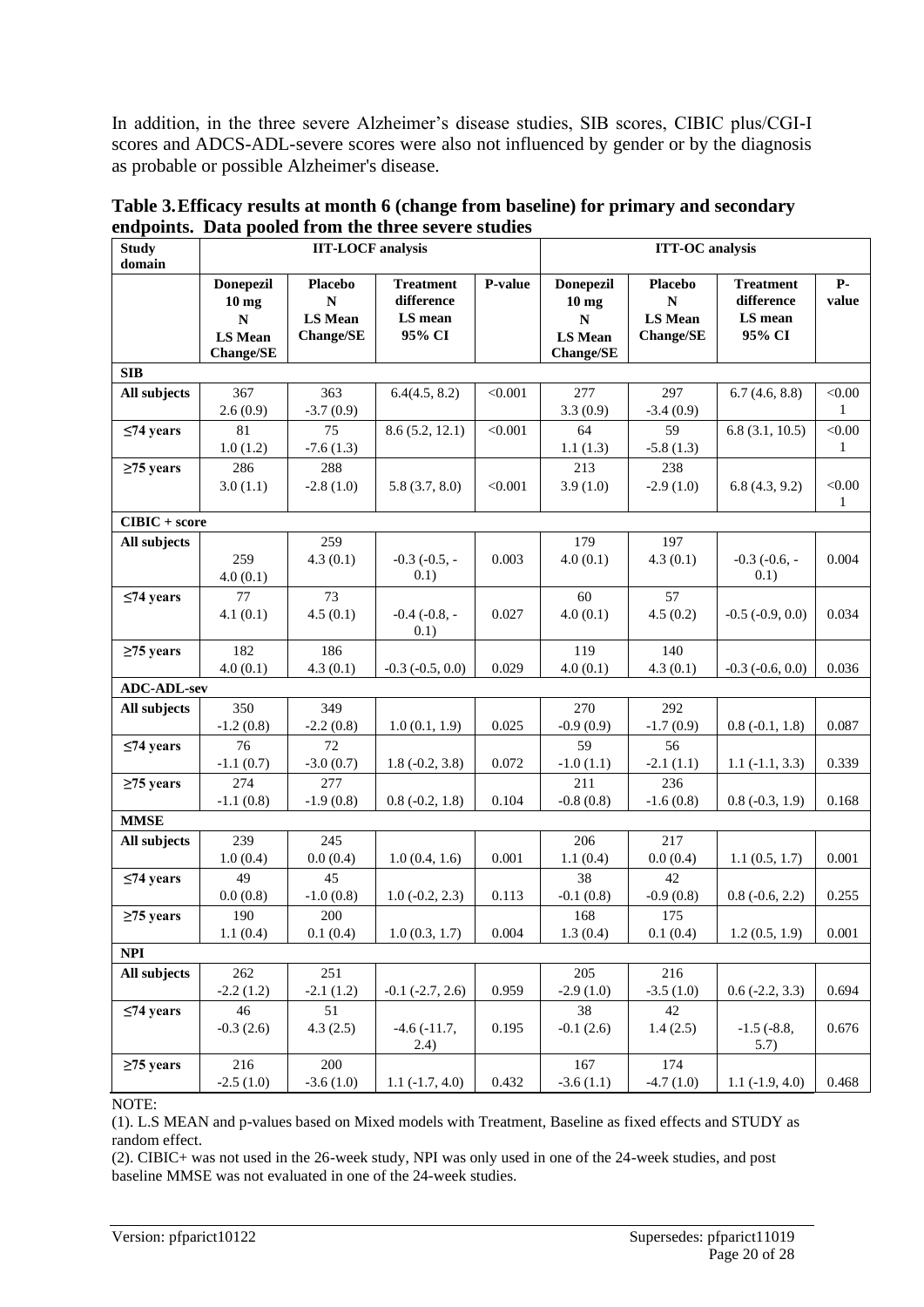Individual study description and efficacy results for the 26-week and the two 24-week studies are shown below.

### **Twenty-Six-Week Study**

In a study of 26 weeks duration, safety and efficacy were evaluated by randomising 249 patients to receive a single daily dose of placebo or 10 mg/day of ARICEPT. To reduce the likelihood of cholinergic effects, treatment was initiated at 5 mg/day for 4 weeks, then treatment was increased to 10 mg/day, based on clinical judgement. At any time during the study, the dose of donepezil could be reduced from 10 mg to 5 mg daily based on the investigator's assessment of tolerability. The primary endpoints for this study were the effects on the SIB and the ADCS-ADL-severe scores.

After 26 weeks of treatment, the mean difference in the SIB change scores for ARICEPT-treated patients compared with placebo was 5.7 points. The difference was statistically significant (p=0.008). For the effect on the ADCS-ADL-severe score, the ARICEPT-treated patients also showed significantly less decline (-1.4 points) than the patients on placebo  $(-3.0 \text{ points})$  ( $p=0.029$ ). In this study MMSE, NPI, and CGI-I were used as secondary endpoints. Donepezil treated patients showed a significantly greater mean improvement (1.5 points) than placebo-treated patients (0.1 points) in the MMSE score (p=0.008). There was no statistically significant difference between the treatment groups for the NPI ( $p=0.426$ ). The percentage of patients showing any degree of improvement in the CGI-I was 53.2% for donepezil-treated patients and 38.3% in the placebo (p=0.055), while the distribution for patients in the worsened category was greater for the placebo treated-patients (25.2% placebo versus 20.7% donepezil-treated).

For those patients who discontinued, placebo-treated patients withdrew slightly later than donepezil-treated patients (median time to withdrawal 72 days following placebo compared to 70 days following donepezil). More patients remained on placebo treatment (82.5%) than on donepezil treatment (74.2%). The difference was not statistically significant (Table 4).

|                                          | Treatment group |              |  |
|------------------------------------------|-----------------|--------------|--|
|                                          | Donepezil       | Placebo      |  |
| Assigned to Study Treatment              |                 |              |  |
| 249*                                     |                 |              |  |
| Treated                                  | 128             | 120          |  |
| Completed the study                      | 95 (74.2%)      | 99 (82.5%)   |  |
| Discontinued the study at:               |                 |              |  |
| $0-3$ weeks                              | $5(3.9\%)$      | 2(1.7%)      |  |
| 4-6 weeks                                | 3(2.3%)         | $5(4.2\%)$   |  |
| 7-12 weeks                               | $10(7.8\%)$     | $4(3.3\%)$   |  |
| $13-18$ weeks                            | 6(4.7%)         | $5(4.2\%)$   |  |
| 19 weeks to study end                    | $9(7.0\%)$      | $5(4.2\%)$   |  |
| Total discontinued early                 | 33 (25.8%)      | 21 (17.5%)   |  |
| Reason for discontinuation <sup>**</sup> |                 |              |  |
| Patiend died****                         | $8(6.3\%)$      | $12(10.0\%)$ |  |
| Related to study drug                    |                 |              |  |
| Adverse event                            | $6(4.7\%)$      | $1(0.8\%)$   |  |

| Table 4. Summary of patient disposition |  |  |  |
|-----------------------------------------|--|--|--|
|                                         |  |  |  |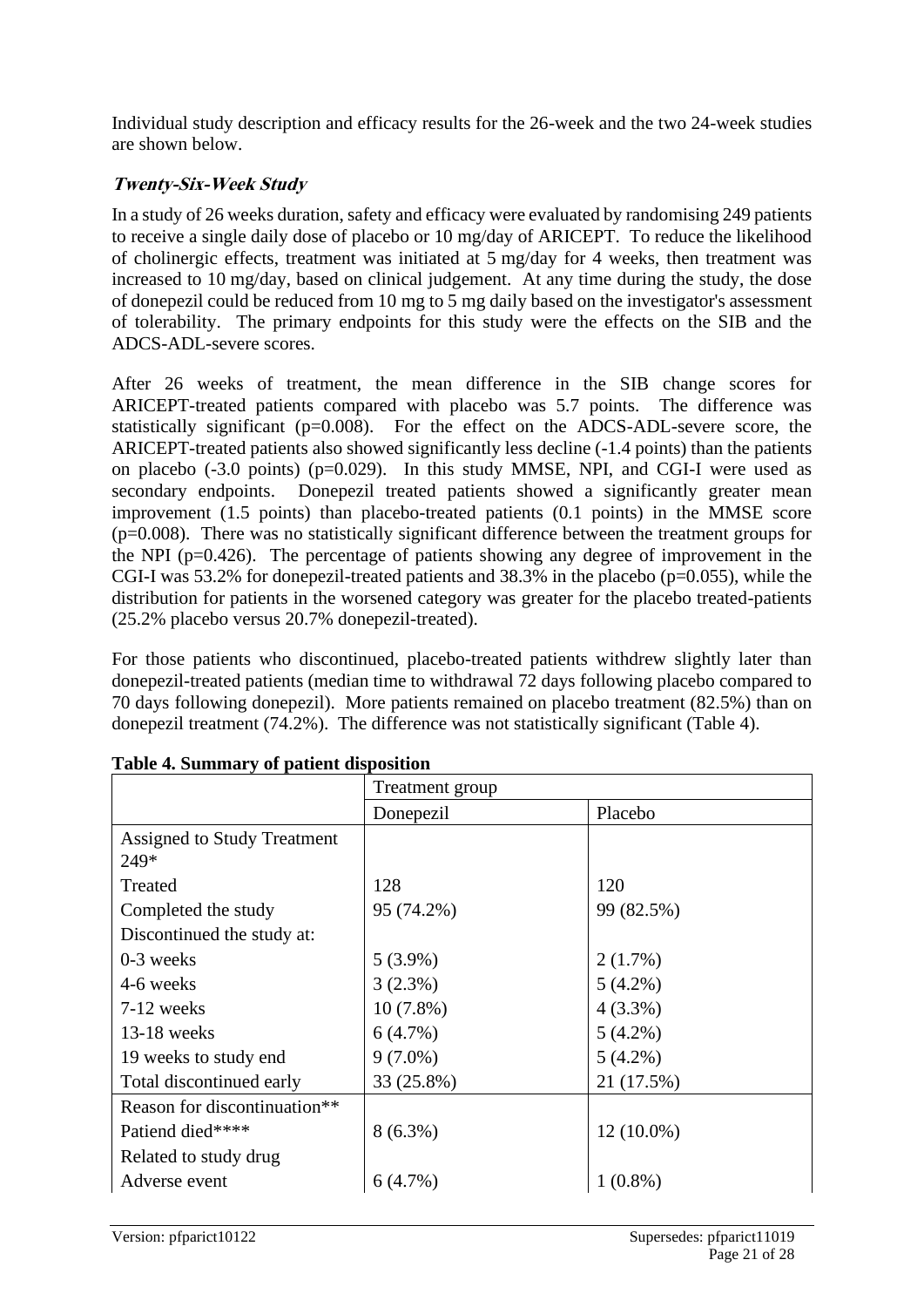|                           | Treatment group |            |  |
|---------------------------|-----------------|------------|--|
|                           | Donepezil       | Placebo    |  |
| Not related to study drug |                 |            |  |
| Adverse event             | 14 (10.9%)      | $7(5.8\%)$ |  |
| Other                     | 3(2.3%)         | $0(0.0\%)$ |  |
| Patient defaulted***      | $2(1.6\%)$      | $1(0.8\%)$ |  |

\*1 of the 249 patients was randomized but did not take study medication.

\*\*Figures are given only for patients who received study medication.

\*\*\*Patient withdrew consent or was lost to follow-up

\*\*\*\*18 additional patient deaths are in the safety database. Of these 18 patients, 14 are listed as discontinued for AE (and subsequently died), and four are listed as completing the study (and subsequently died). One of these 18 patients died 35 days after discontinuation from the study.

#### **Twenty-Four-Week Study#1**

In a study of 24 weeks duration, 343 patients were randomised to receive single daily doses of placebo or 10 mg/day of ARICEPT. Patients received 5 mg for the first 6 weeks of the study and then 10 mg for the remainder of the double-blind period. At any time during the study, the dose of donepezil could be reduced from 10 mg to 5 mg daily based on the investigator's assessment of tolerability. The primary endpoints for this study were the effects on the SIB and the CIBIC plus scores.

After 24 weeks of treatment, the mean difference in the SIB change scores for ARICEPT-treated patients compared with was 5.3 points (p=0.0001). The percentage of patients showing any degree of improvement on their CIBIC plus score was 27.8% for donepezil-treated patients and 22.7% for the placebo group (p=0.09). For the other outcome measures donepezil-treated patients showed a significantly greater mean improvement (0.7 points) than placebo-treated patients  $(0.0 \text{ points})$  in the MMSE score  $(p=0.0267)$ . There were no statistically significant differences between the treatment groups for the ADCS-ADL-sev or NPI scales.

For those patients who discontinued, donepezil-treated patients withdrew somewhat sooner (median time 65 days) than placebo-treated patients (median time 75 days). Statistically significantly more patients remained on treatment in the placebo-treated group (76.0%) than in the donepezil-treated group (66.5%) (Table 5).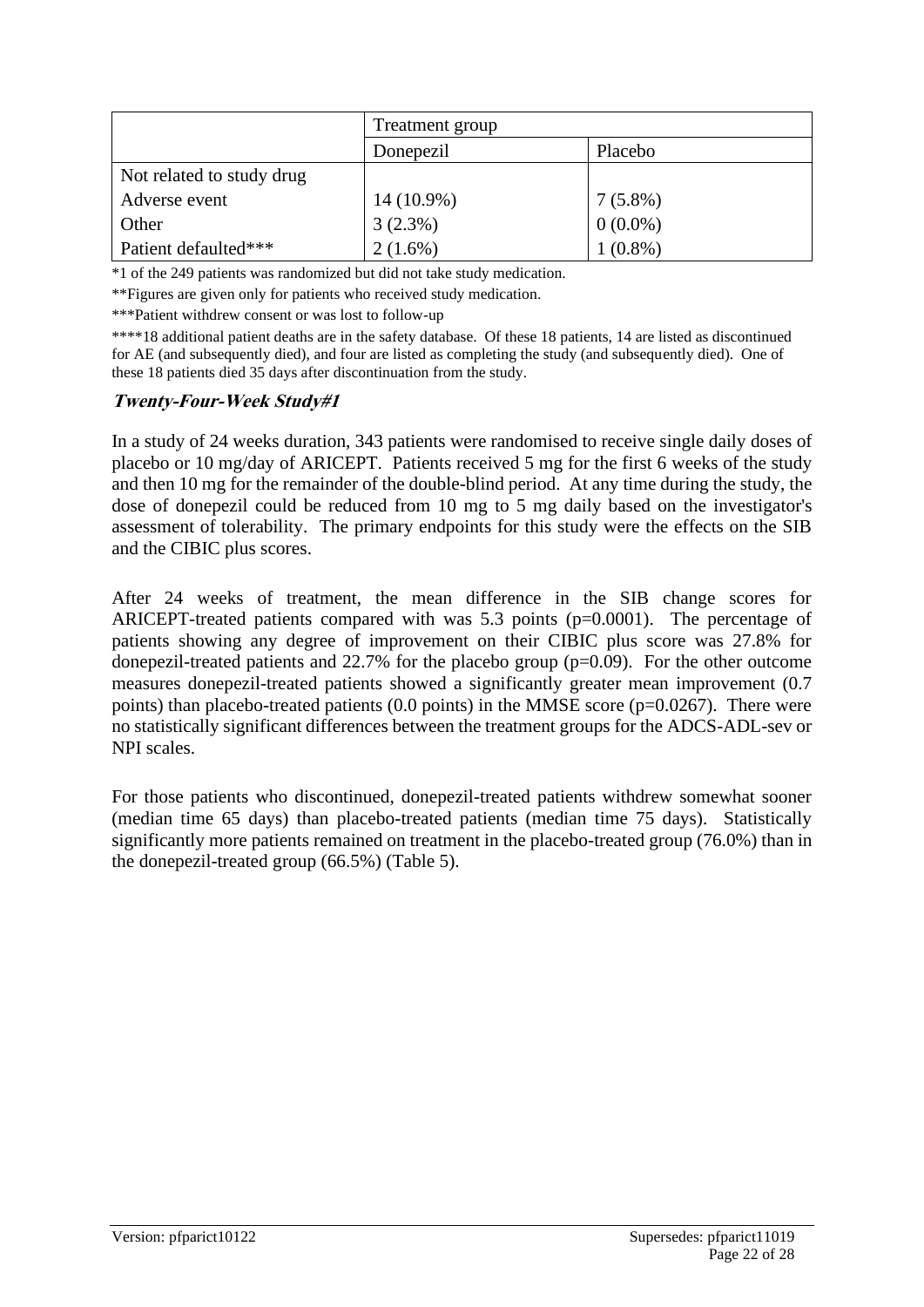| raoic oi bannnary or patient disposition        | Treatment group |             |  |
|-------------------------------------------------|-----------------|-------------|--|
|                                                 | Donepezil       | Placebo     |  |
| Total randomized                                | 176             | 167         |  |
| Completed the study                             | 117 (66.5%)     | 127 (76.0%) |  |
| Discontinued the study at:                      |                 |             |  |
| 0-3 weeks                                       | $14(8.0\%)$     | $5(3.0\%)$  |  |
| 4-6 weeks                                       | $5(2.8\%)$      | $7(4.2\%)$  |  |
| 7-12 weeks                                      | 21 (11.9%)      | $12(7.2\%)$ |  |
| $13-18$ weeks                                   | $10(5.7\%)$     | $11(6.6\%)$ |  |
| 19 weeks to study end                           | $9(5.1\%)$      | $5(3.0\%)$  |  |
| Total discontinued early                        | 59 (33.5%)      | 40 (24.0%)  |  |
| Reason for discontinuation                      |                 |             |  |
| Adverse event/intercurrent illness <sup>a</sup> | 34 (19.3%)      | 18 (10.8%)  |  |
| Investigator/sponsor request                    | $5(2.8\%)$      | $3(1.8\%)$  |  |
| Medication noncompliance                        | $2(1.1\%)$      | $3(1.8\%)$  |  |
| Protocol violation                              | $0(0.0\%)$      | $2(1.2\%)$  |  |
| Patient entered nursing home facility           | $5(2.8\%)$      | $5(3.0\%)$  |  |
| Other                                           | 13 (7.4%)       | $9(5.4\%)$  |  |

**Table 5. Summary of patient disposition**

a Including two deaths in the donepezil group and eight deaths in the placebo group.

Long term efficacy data are provided by an open label extension of this study. After 36 weeks of donepezil treatment, the mean SIB value remained at or near the baseline level, suggesting no further decline in cognitive functions.

### **Twenty-Four-Week Study#2**

In a study of 24 weeks duration, 325 patients were randomised to receive single daily doses of placebo, low dose donepezil or high dose donepezil. For the low dose 3 mg/daily were administered for the first 2 weeks, then this was increased to 5 mg/day. For the high does group, 3 mg/day was administered for the first 2 weeks, then 5 mg/day were administered for 4 weeks, and from week 6 onwards, 10 mg/day were administered. Patients assigned to the 10 mg group needed to be able to tolerate the 10 mg/day dose to continue with the study. Patients who could not tolerate this dose were discontinued from the study. The primary endpoints used were the SIB score and the CIBIC-plus score.

After 24 weeks of treatment, the ARICEPT-treated patients showed a mean improvement in SIB (6.7 points in the 5 mg group and 8.9 points in the 10 mg group) compared with placebo. At both dose levels the difference was statistically significant (p<0.0001 at each level). For the effect on global function, the percentage of patients showing any degree of improvement was 46.7% in the group treated with 10 mg of donepezil, 32.3% for the 5 mg donepezil-treated group and 23.8% for placebo treated-patients. The difference was significantly different for the 10 mg group ( $p=0.003$ ), but not for the 5 mg group ( $p=0.151$ ). There were no statistically significant differences between the treatment groups for the ADCS-ADL-sev and BEHAVE-AD scales.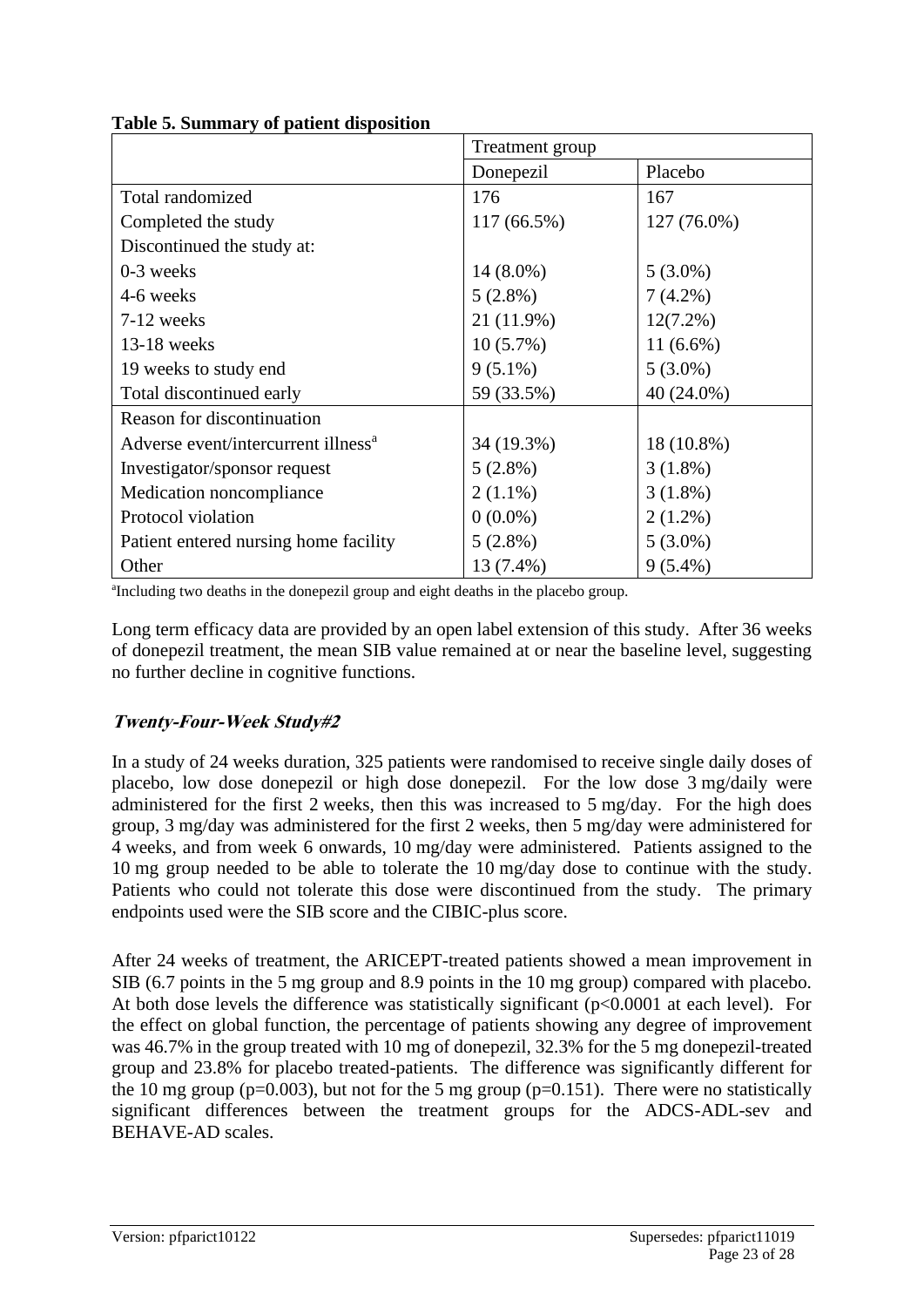More patients on 5 mg remained on treatment (87.1%) than on 10 mg (79.2%) or on placebo (80.0%), although the difference was not statistically significant (Table 6). For those patients who discontinued, patients withdrew soonest for the 5 mg group (median time 55 days) followed by the 10 mg group (median time 65 days) followed by the placebo group (median time 83 days).

| <b>A</b> PRESENT WAPP           | Treatment group |                  |                               |
|---------------------------------|-----------------|------------------|-------------------------------|
|                                 | Placebo         | Donepezil 5mg    | Donepezil<br>10 <sub>mg</sub> |
| Number of subjects enrolled     | 105             | 101              | 96                            |
| Completed the study             | 84 (80.0%)      | 88 (87.1%)       | 76 (79.2%)                    |
| Discontinued the study at:      |                 |                  |                               |
| 0-3 weeks                       | $\theta$        | $4(4.0\%)$       | $3(3.1\%)$                    |
| 4-6 weeks                       | $3(2.9\%)$      | $2(2.0\%)$       | $5(5.2\%)$                    |
| 7-12 weeks                      | $8(7.6\%)$      | $2(2.0\%)$       | $9(9.4\%)$                    |
| 13-18 weeks                     | $10(9.5\%)$     | $4(4.0\%)$       | $2(2.1\%)$                    |
| 19 weeks to study end           | $\overline{0}$  | $1(1.0\%)$       | $1(1.0\%)$                    |
| Total discontinued early        | 21 (20.0%)      | 13 (12.9%)       | 20 (20.8%)                    |
| Reason for discontinuation*     |                 |                  |                               |
| Drug free period for 3 weeks or | $1(1.0\%)$      | $\boldsymbol{0}$ | $\overline{0}$                |
| more                            |                 |                  |                               |
| Change in career                | $\theta$        | $1(1.0\%)$       | $3(3.1\%)$                    |
| Difficulties for career         | $4(3.8\%)$      | $1(1.0\%)$       | $1(1.0\%)$                    |
| Symptom aggravation             | $1(1.0\%)$      | $\Omega$         | $2(2.1\%)$                    |
| Side effects                    | $1(1.0\%)$      | $3(3.0\%)$       | $4(4.2\%)$                    |
| Complication emergence &        | $2(1.9\%)$      | $1(1.0\%)$       | $2(2.1\%)$                    |
| exacerbation                    |                 |                  |                               |
| Wish to stop                    | $3(2.9*%)$      | $1(1.0\%)$       | $3(3.1\%)$                    |
| Failure to attend hospital      | $\theta$        | $1(1.0\%)$       | $1(1.0\%)$                    |
| Moved house                     | $1(1.0\%)$      | 0                | $\theta$                      |
| Admitted to hospital &          | $3(2.9\%)$      | $2(2.0\%)$       | $1(1.0\%)$                    |
| evaluation difficult            |                 |                  |                               |
| Other                           | $5(4.8\%)$      | $3(3.0\%)$       | $3(3.1\%)$                    |

| Table 6. Summary of patient disposition |  |  |
|-----------------------------------------|--|--|
|                                         |  |  |

\* There were two deaths in the donepezil 5 mg group, two in the donepezil 10 mg group, and one in the placebo group. One of the two deaths in the donepezil 5 mg group occurred after the 30-day post-study period, but the onset of the cause of death was during the study period.

# **5.2 Pharmacokinetic properties**

### **Absorption**

Donepezil is well absorbed with a relative oral bioavailability of 100% and reaches peak plasma concentrations in 3 to 4 hours. Oral administration of ARICEPT produces highly predictable plasma concentrations with plasma concentrations and area under the curve rise in proportion to the dose.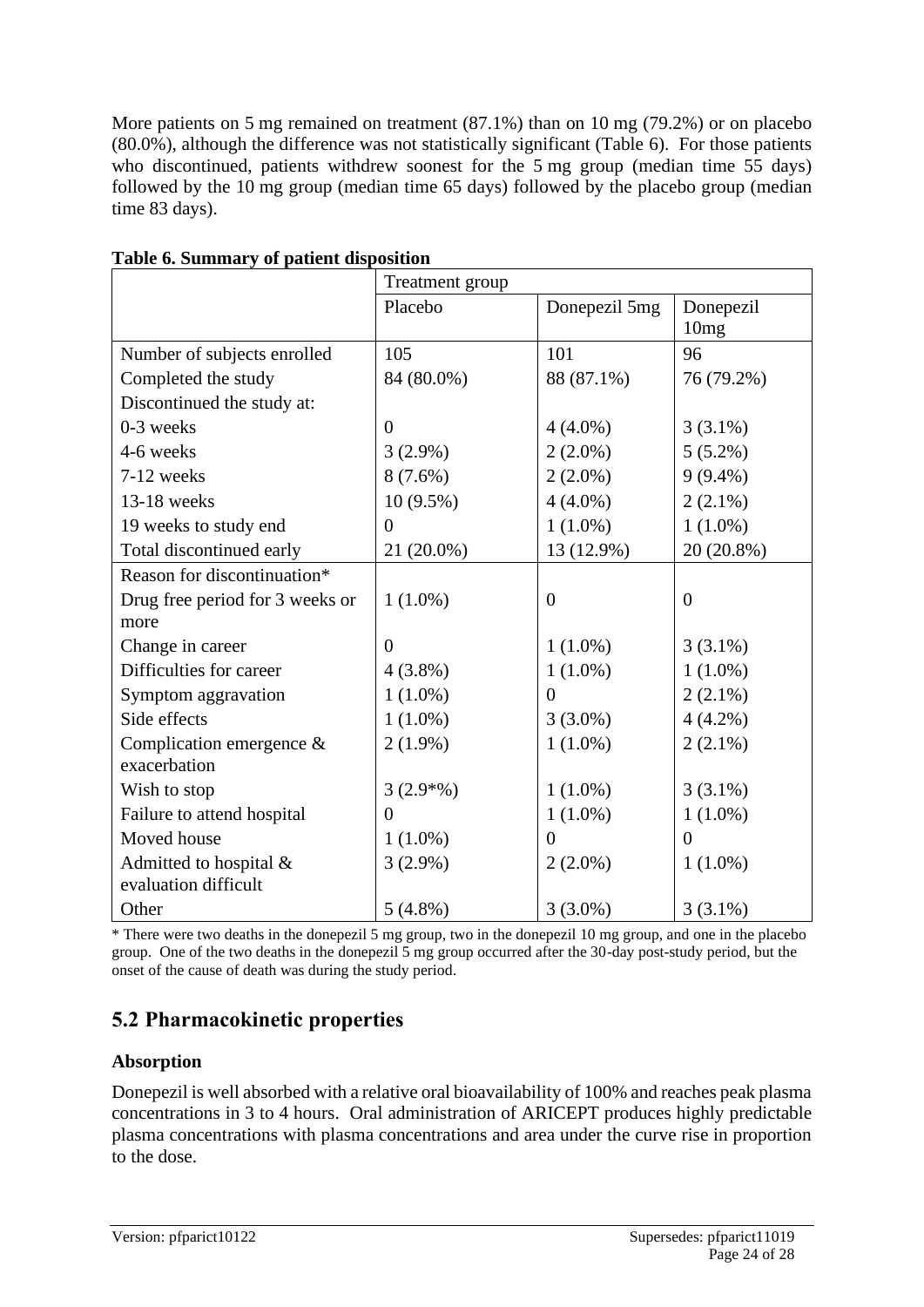The terminal disposition half-life is approximately 70 hours, thus, administration of multiple single-daily doses results in gradual approach to steady-state. Approximate steady-state is achieved within 3 weeks after the initiation of therapy. Once at steady-state, plasma donepezil hydrochloride concentrations and the related pharmacodynamic activity show little variability over the course of the day.

Neither food nor time of administration (morning versus evening dose) affect the absorption of donepezil hydrochloride.

#### **Distribution**

The steady state volume of distribution is 12 L/kg. Donepezil hydrochloride is approximately 96% bound to human plasma proteins. The distribution of donepezil hydrochloride in various body tissues has not been definitively studied. However, in a mass balance study conducted in healthy male volunteers, 240 hours after the administration of a single 5 mg dose of <sup>14</sup>C-labelled donepezil hydrochloride, approximately 28% of the label remained unrecovered. This suggests that donepezil and/or its metabolites may persist in the body for more than 10 days.

The average CSF:plasma ratio for both doses, expressed as a percent of the concentration in plasma, was 15.7%.

#### **Metabolism and Excretion**

Donepezil is both excreted in the urine intact and extensively metabolised to four major metabolites, two of which are known to be active, and a number of minor metabolites, not all of which have been identified. Three of the human metabolites of donepezil have not undergone extensive safety tests in animals. These comprise two O-demethylated derivatives and an N-oxidation product. Donepezil is metabolised by CYP 450 isoenzymes 2D6 and 3A4 and undergoes glucuronidation. The rate of metabolism of donepezil is slow and does not appear to be saturable. These findings are consistent with the results from formal pharmacokinetic studies which showed that donepezil and/or its metabolites does not inhibit the metabolism of theophylline, warfarin, cimetidine, or digoxin in humans. Pharmacokinetic studies also demonstrated that the metabolism of donepezil is not affected by concurrent administration of digoxin or cimetidine (see Section 4.5 Interactions with other medicines and other forms of interactions).

Following administration of  $^{14}$ C-labelled donepezil, plasma radioactivity, expressed as a percent of the administered dose, was present primarily as intact donepezil (53%) and as 6-O desmethyl donepezil (11%) which has been reported to inhibit AChE to the same extent as donepezil *in vitro* and was found in the plasma at concentrations equal to about 20% of donepezil. Approximately 57% and 15% of the total radioactivity was recovered in urine and faeces, respectively, over a period of 10 days, while 28% remained unrecovered, with about 17% of the donepezil dose recovered in the urine as unchanged drug.

There is no evidence to suggest enterohepatic re-circulation of donepezil and/or any of its metabolites.

Plasma donepezil concentrations decline with a half life of approximately 70 hours.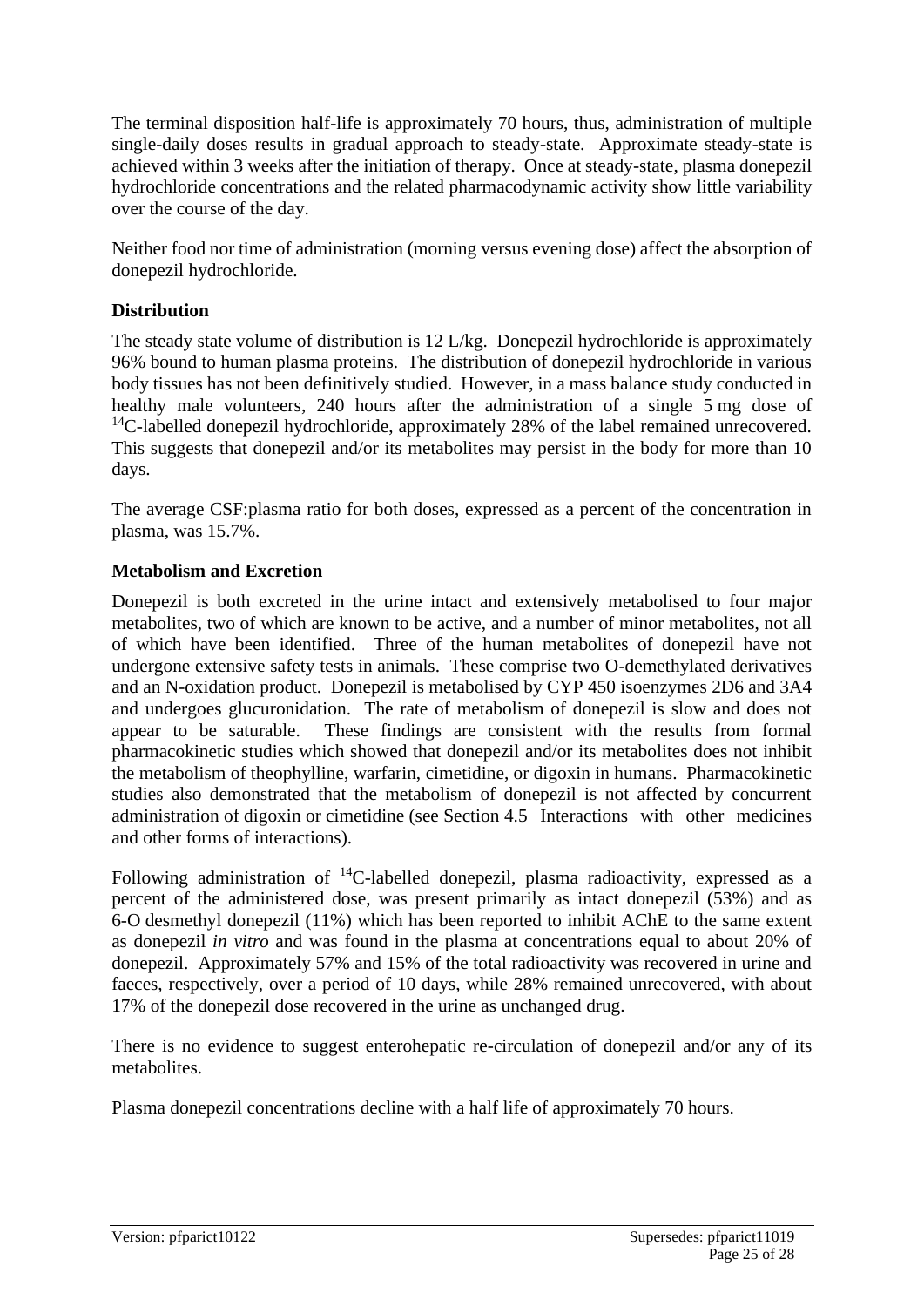#### **Special Populations**

Sex, race and smoking history have no clinically significant influence on plasma concentrations of donepezil.

#### **Pharmacokinetic/dynamic Properties**

#### **Characteristics in Patients**

As an inhibitor of AChE, donepezil augments cholinergic function in the central nervous system, thereby providing its therapeutic benefit. The enzyme AChE also occurs peripherally in red blood cells, therefore, measurement of AChE activity in erythrocyte membranes provides an index for donepezil pharmacodynamics. This surrogate marker has been evaluated in several human pharmacokinetic/pharmacodynamic trials and in controlled clinical trials.

The population plasma donepezil concentrations and red blood cell AChE inhibition measurements verified that patients in clinical trials experienced exposure to donepezil hydrochloride and its pharmacodynamic actions as predicted.

Results from therapeutic drug monitoring showed no apparent relationship between plasma concentration and adverse drug reactions.

Two double blind randomised trials showed statistically significant drug placebo differences for each of the two primary outcome measures (ADAS-cog and CIBIC plus). ADAS-cog examines cognitive performance - including memory, orientation, attention, reason, language and praxis. The CIBIC Plus is a global measure of change in patient functionality that is derived through evaluation of four major areas of functioning (general, cognition, behaviour and activities of daily living). The analyses of secondary efficacy variables (MMSE, CDR-SB) support the results of the primary efficacy analyses.

# **5.3 Preclinical safety data**

### **Genotoxicity**

Donepezil was not mutagenic in reverse mutation assays in bacteria or in the mouse lymphoma forward mutation assay *in vitro*. Donepezil did not induce unscheduled DNA synthesis in rat primary hepatocyte cultures following oral dosing of the animals. In the chromosome aberration test in cultures of Chinese hamster lung cells, some clastogenic effects were observed. Donepezil was not clastogenic in the *in-vivo* mouse micronucleus test.

#### **Carcinogenicity**

No evidence of carcinogenicity was found in long-term studies in mice and rats with dietary dosing of donepezil resulting in peak plasma concentrations of up to 17 times and 6–19 times, respectively, that in humans at the recommended clinical dose of 10 mg/day.

# **6. PHARMACEUTICAL PARTICULARS**

### **6.1 List of excipients**

The inactive ingredients are lactose monohydrate, maize starch, microcrystalline cellulose, hyprolose and magnesium stearate. The film coating contains purified talc, macrogol 8000,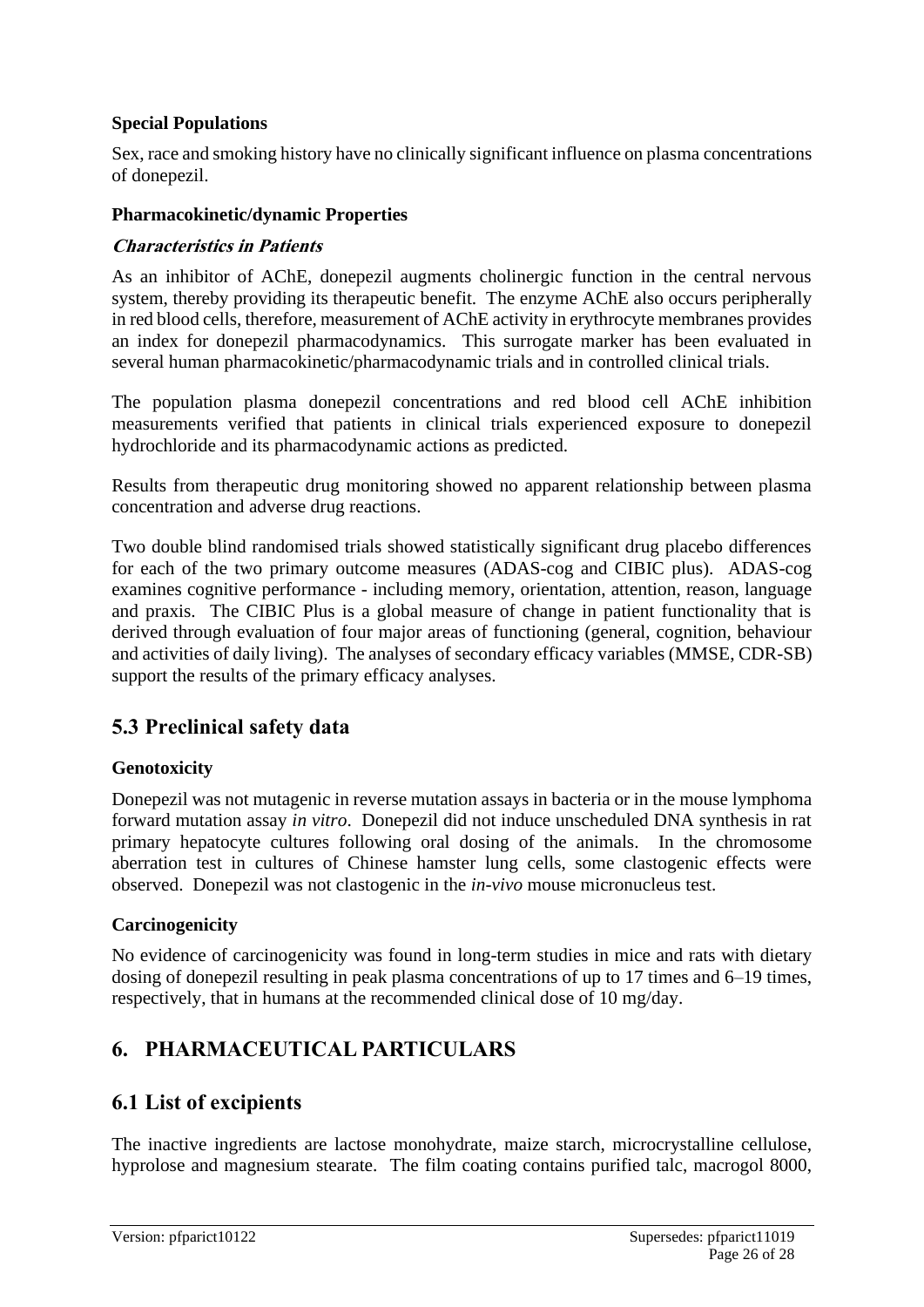hypromellose and titanium dioxide. Additionally, the 10 mg tablet contains iron oxide yellow as a colouring agent.

# **6.2 Incompatibilities**

Incompatibilities were either not assessed or not identified as part of the registration of this medicine.

# **6.3 Shelf life**

In Australia, information on the shelf life can be found on the public summary of the Australian Register of Therapeutic Goods (ARTG). The expiry date can be found on the packaging.

### **6.4 Special precautions for storage**

Store below 30°C.

# **6.5 Nature and contents of container**

ARICEPT film-coated, round tablets, containing either 5 mg or 10 mg donepezil hydrochloride, are packaged in PVC/AI blister packs of 28 tablets.

Not all presentations may be marketed.

# **6.6 Special precautions for disposal**

In Australia, any unused medicine or waste material should be disposed of in accordance with local requirements.

# **6.7 Physicochemical properties**

Donepezil hydrochloride is a white crystalline powder and is freely soluble in chloroform, soluble in water and in glacial acetic acid, slightly soluble in ethanol and in acetonitrile and practically insoluble in ethyl acetate and in n-hexane.

### **Chemical structure**

The structural formula of donepezil hydrochloride is shown below:



Chemical name: (RS)-1-benzyl-4-[5,6-dimethoxy-1-indanon)-2-yl] -methylpiperidine hydrochloride